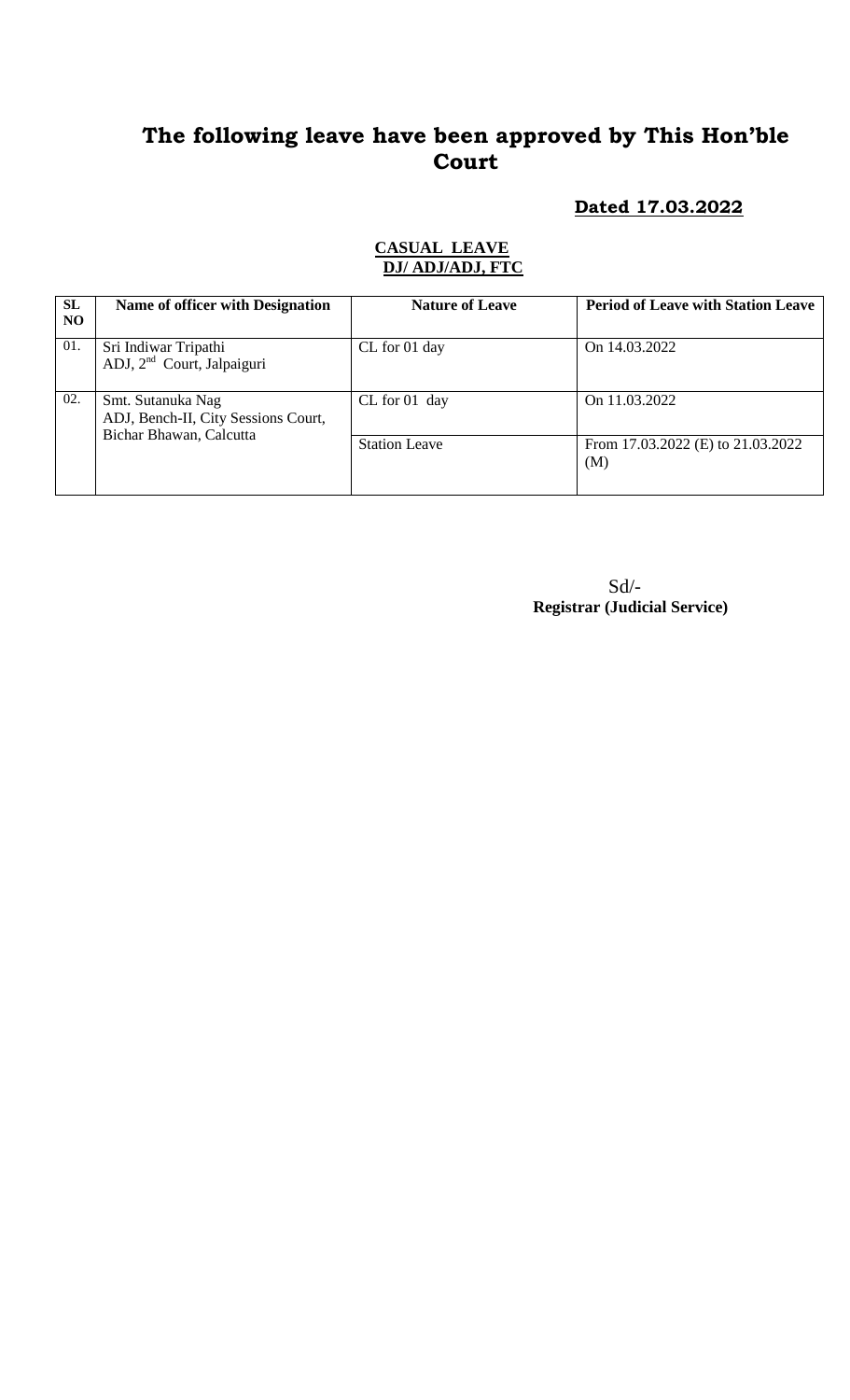### **Dated 17.03.2022**

### **CASUAL LEAVE DJ/ ADJ/ADJ, FTC**

| SL<br>NO | Name of officer with Designation                                                 | <b>Nature of Leave</b>                    | <b>Period of Leave with Station Leave</b>                               |
|----------|----------------------------------------------------------------------------------|-------------------------------------------|-------------------------------------------------------------------------|
| 01.      | Sri Anjan Kumar Sengupta<br>ADJ, 2 <sup>nd</sup> Court, Jangipur,<br>Murshidabad | CL for 01 day with SL                     | On 21.03.2022<br>SL: 17.03.2022(E) to 22.03.2022(M)                     |
| 02.      | Sri Abhijit De<br>ADJ, FTC-III, Krishnagar, Nadia                                | <b>Station Leave</b>                      | From 17.03.2022 (E) to 21.03.2022 (M)                                   |
| 03.      | Sri Deepto Ghosh<br>ADJ, 1 <sup>st</sup> Court, Lalbagh,<br>Murshidabad          | <b>Station Leave</b>                      | From 17.03.2022 (E) to 21.03.2022 (M)                                   |
| 04.      | Smt. Mandrakranta Saha, ADJ, 4 <sup>th</sup><br>Court, Paschim Medinipur         | $\overline{\text{CL}}$ for 01 day with SL | On 17.03.2022<br>SL: 17.03.2022(M) to 21.03.2022(M)                     |
| 05.      | Sri Manoj Kumar Sharma<br>DJ, Purulia                                            | CL for 03 days with SL                    | From 31.03.2022 to 02.04.2022<br>$SL: 30.03.2022$ (E) to 04.04.2022 (M) |
| 06.      | Sri Nachiketa Bera<br>ADJ, FTC, Kalna, Purba Bardhaman                           | CL for 01 day with SL                     | On 25.03.2022<br>SL: 24.03.2022(E) to 28.03.2022(M)                     |
| 07.      | Sri Nilanjan De<br>ADJ, FTC-1, Paschim Medinipur                                 | <b>Station Leave</b>                      | From 17.03.2022 (E) to 21.03.2022 (M)                                   |
| 08.      | Neyaz Alam<br>Judge, Commercial Court at Rajarhat<br>24 Pgs (N)                  | <b>Station Leave</b>                      | From 19.03.2022 (M) to 20.03.2022 (M)                                   |
| 09.      | Smt. Sutapa Saha, ADJ, Ranaghat,<br>Nadia                                        | <b>Station Leave</b>                      | From 17.03.2022 (E) to 21.03.2022 (M)                                   |
| 10.      | Smt. Soma Majumder<br>ADJ, Kandi, Murshidabad                                    | CL for 02 days with SL                    | On 24.03.2022 & 25.03.2022<br>SL: 23.03.2022(E) to 28.03.2022(M)        |
| 11.      | Sri Subhendu Saha, ADJ, Mekliganj,<br>Cooch Behar                                | <b>Station Leave</b>                      | From 17.03.2022 (E) to 21.03.2022 (M)                                   |
| 12.      | Sri Sovan Kumar Mukhopadhyay<br>DJ, Purba Bardhaman                              | <b>Station Leave</b>                      | From 17.03.2022 (E) to 21.03.2022 (M)                                   |
| 13.      | Sri Uttam Bhattacharya<br>ADJ, FTC-III, Sadar, Paschim<br>Medinipur              | CL for 02 days with SL                    | On 24.03.2022 & 25.03.2022<br>SL: 23.03.2022(E) to 28.03.2022(M)        |
| 14.      | Ms. Yogita Gaurisaria<br>ADJ, Nabadwip, Nadia                                    | <b>Station Leave</b>                      | From 17.03.2022 (E) to 21.03.2022 (M)                                   |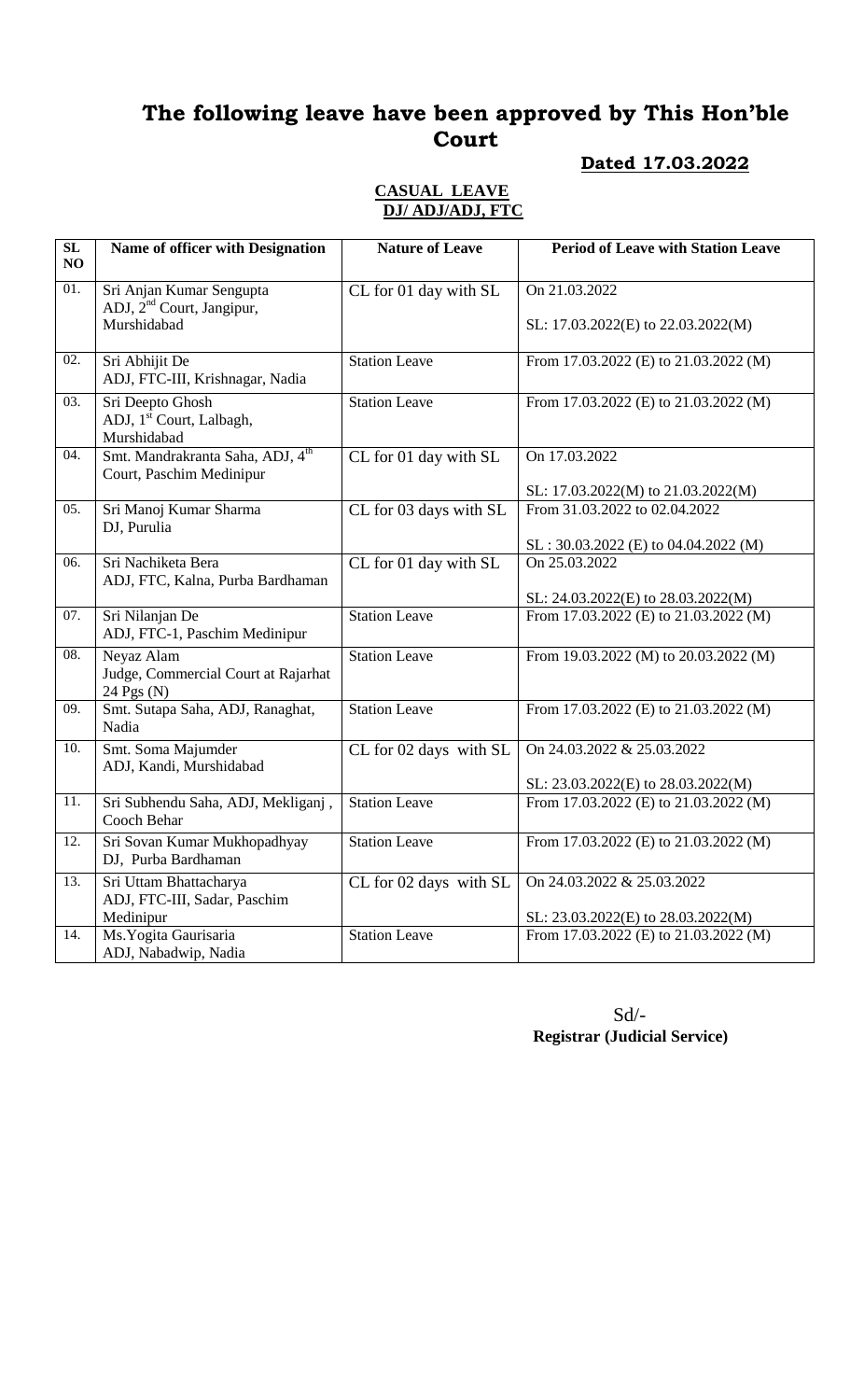### **Dated 21.03.2022**

#### **CASUAL LEAVE DJ/ ADJ/ADJ, FTC**

| SL<br>N <sub>O</sub> | <b>Name of officer with Designation</b>        | <b>Nature of Leave</b>        | <b>Period of Leave with Station Leave</b> |
|----------------------|------------------------------------------------|-------------------------------|-------------------------------------------|
|                      |                                                |                               |                                           |
| 01.                  | Sri Dinanath Prasad                            | CL for 01 day with SL         | On 17.03.2022                             |
|                      | ADJ, 3 <sup>rd</sup> Court, Suri, Birbhum      |                               |                                           |
|                      |                                                |                               | SL: $17.03.2022(M)$ to $21.03.2022(M)$    |
| 02.                  | Sri Dipanjan Sen, ADJ, FTC-1,                  | <b>Station Leave</b>          | From 17.03.2022 (E) to 21.03.2022 (M)     |
|                      | Howrah                                         |                               |                                           |
| 03.                  | Sri Debapriya Basu                             | Cancellation of CL for 01 day | On 16.03.2022                             |
|                      | ADJ, 1 <sup>st</sup> Court, Jalpaiguri         |                               |                                           |
| 04.                  | Smt.Indrila Mukhopadhyay Mitra                 | CL for 02 days with SL        | On 14.03.2022 & 15.03.2022                |
|                      | ADJ, Special Court (E.C.Act),                  |                               | SL:14.03.2022(M) to 16.03.2022(M)         |
|                      | Paschim Medinipur                              | <b>Station Leave</b>          | From 17.03.2022 (E) to 21.03.2022 (M)     |
| 05.                  | Smt. Rupanjana Chakrabarti                     | CL for 02 days with SL        | On 14.03.2022 & 15.03.2022                |
|                      | ADJ, 7 <sup>th</sup> Court, Paschim Meddinipur |                               | SL:11.03.2022(E) to 16.03.2022(M)         |
|                      |                                                | <b>Station Leave</b>          | From 17.03.2022 (E) to 21.03.2022 (M)     |
| 06.                  | Smt. Smita Gaurisaria, ADJ, 1st                | <b>Station Leave</b>          | From 17.03.2022 (E) to $21.03.2022$ (M)   |
|                      | Court, Tamluk, Purba Medinipur                 |                               |                                           |
| 07.                  | Sri Viswaroop Sett                             | <b>Station Leave</b>          | From 17.03.2022 (E) to 21.03.2022 (M)     |
|                      | ADJ, 4 <sup>th</sup> Court, Purba Bardhaman    |                               |                                           |

 Sd/-  **Registrar (Judicial Service)**

#### **CASUAL LEAVE DJ/ ADJ/ADJ, FTC**

| SL<br>N <sub>O</sub> | Name of officer with Designation                                                               | <b>Nature of Leave</b> | <b>Period of Leave with Station Leave</b>               |
|----------------------|------------------------------------------------------------------------------------------------|------------------------|---------------------------------------------------------|
| 01.                  | Sri Arpan Kumar Chattopadhyay<br>ADJ-cum-Judge, Spl Court(E.C.Act),<br>Berhampore, Murshidabad | <b>Station Leave</b>   | From $08.04.2022$ (E) to $11.04.2022$ (M)               |
| 02.                  | Sri Bibhas Chatterjee<br>ADJ, $2nd$ Court, Sealdah, 24 Pgs (S)                                 | CL for 01 day          | On 21.03.2022                                           |
| 03.                  | Mr. Molla Asgar Ali<br>ADJ, FTC-I, Barasat, 24pgs(N)                                           | CL for 01 day          | On 25,03,2022                                           |
| 04.                  | Smt. Sharanya Sen Prasad<br>ADJ, 2 <sup>nd</sup> Court, Asansol, Paschim<br>Bardhaman          | CL for 01 day with SL  | On 13.04.2022<br>SL: $12.04.2022(E)$ to $18.04.2022(M)$ |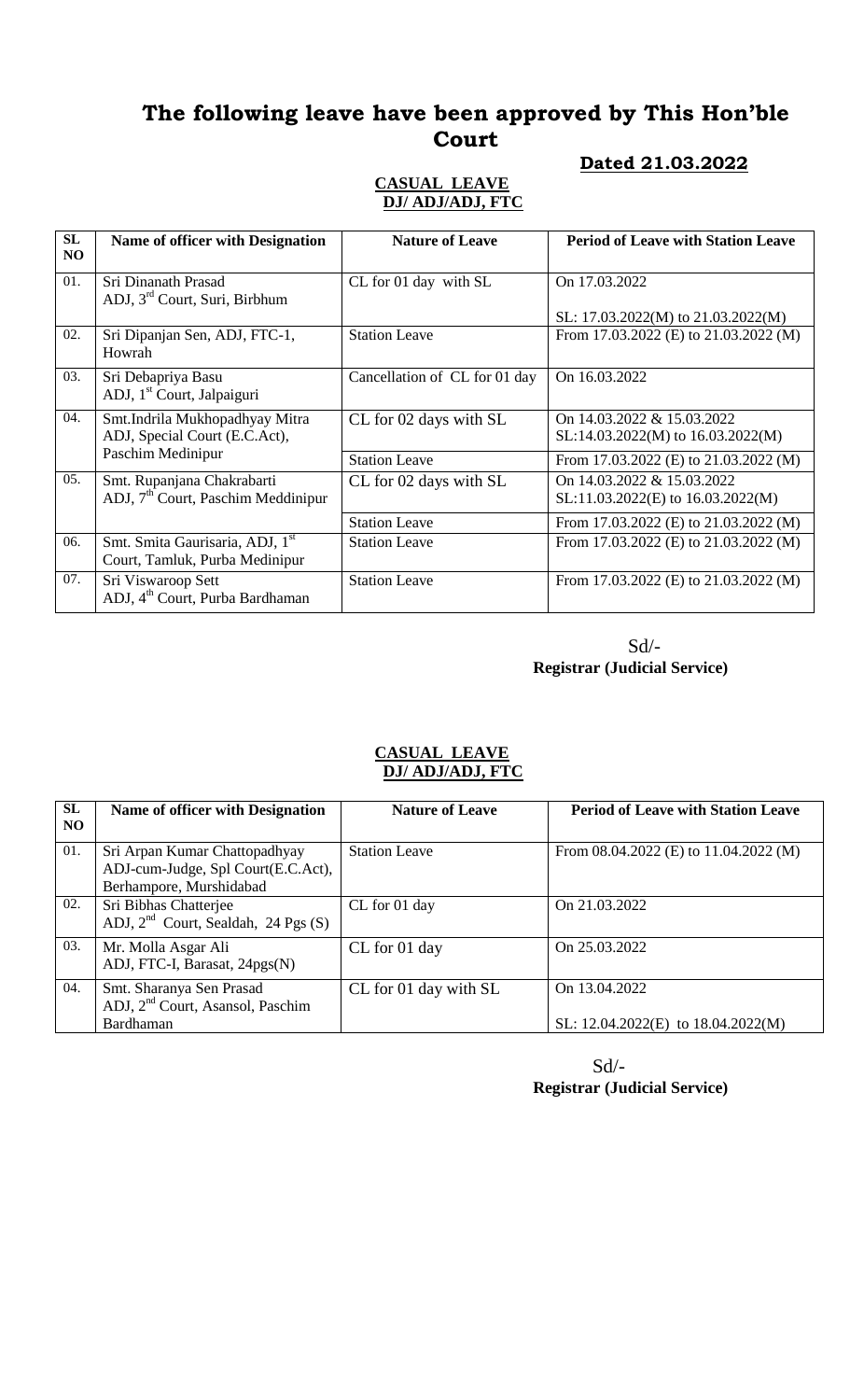### **Dated 22.03.2022**

#### **CASUAL LEAVE DJ/ ADJ/ADJ, FTC**

| <b>SL</b><br>N <sub>O</sub> | Name of officer with<br><b>Designation</b>                               | <b>Nature of Leave</b>         | <b>Period of Leave with Station Leave</b> |
|-----------------------------|--------------------------------------------------------------------------|--------------------------------|-------------------------------------------|
| 01.                         | Sri Partha Pratim Chakraborty<br>DJ, Cooch Behar                         | CL for 03 days                 | From 15.03.2022 to 17.03.2022             |
| 02.                         | Sri Sanjib Dey<br>ADJ, 1 <sup>st</sup> Court, Contai, Purba<br>Medinipur | Cancellation of CL for 02 days | On 21.03.2022 & 22.03.2022                |
| 03.                         | Sri Sujit Kumar Jha, ADJ, 2 <sup>nd</sup><br>Court, Krishnagar, Nadia    | <b>Station Leave</b>           | From 17.03.2022 (E) to 21.03.2022 (M)     |
| 04.                         | Sri Uttam Kumar Shaw<br>Chief Judge, PSCC, Calcutta                      | Cancellation of CL for 02 days | On 21.03.2022 & 22.03.2022                |

 Sd/-  **Registrar (Judicial Service)**

# **The following leave have been approved by This Hon'ble Court**

 **Dated 22.03.2022**

#### **CASUAL LEAVE DJ/ ADJ/ADJ, FTC**

| <b>SL</b><br>NO. | Name of officer with<br><b>Designation</b>                                 | <b>Nature of Leave</b> | <b>Period of Leave with Station Leave</b> |
|------------------|----------------------------------------------------------------------------|------------------------|-------------------------------------------|
| 01.              | Sri Abhijit De<br>ADJ, FTC-III, Krishnagar,<br>Nadia                       | <b>Station Leave</b>   | From 25.03.2022 (E) to 28.03.2022 (M)     |
| 02.              | Sri Gopal Kishor Sinha<br>ADJ, 7 <sup>th</sup> Court, Alipore,<br>24pgs(S) | CL for 01 day          | On 24.03.2022                             |
| 03.              | Smt. Sutapa Saha, ADJ,<br>Ranaghat, Nadia                                  | <b>Station Leave</b>   | From 25.03.2022 (E) to 28.03.2022 (M)     |
| 04.              | Sri Subhasis Ghosh<br>DJ, Uttar Dinajpur at Raiganj                        | <b>Station Leave</b>   | From 25.03.2022 (E) to 28.03.2022 (M)     |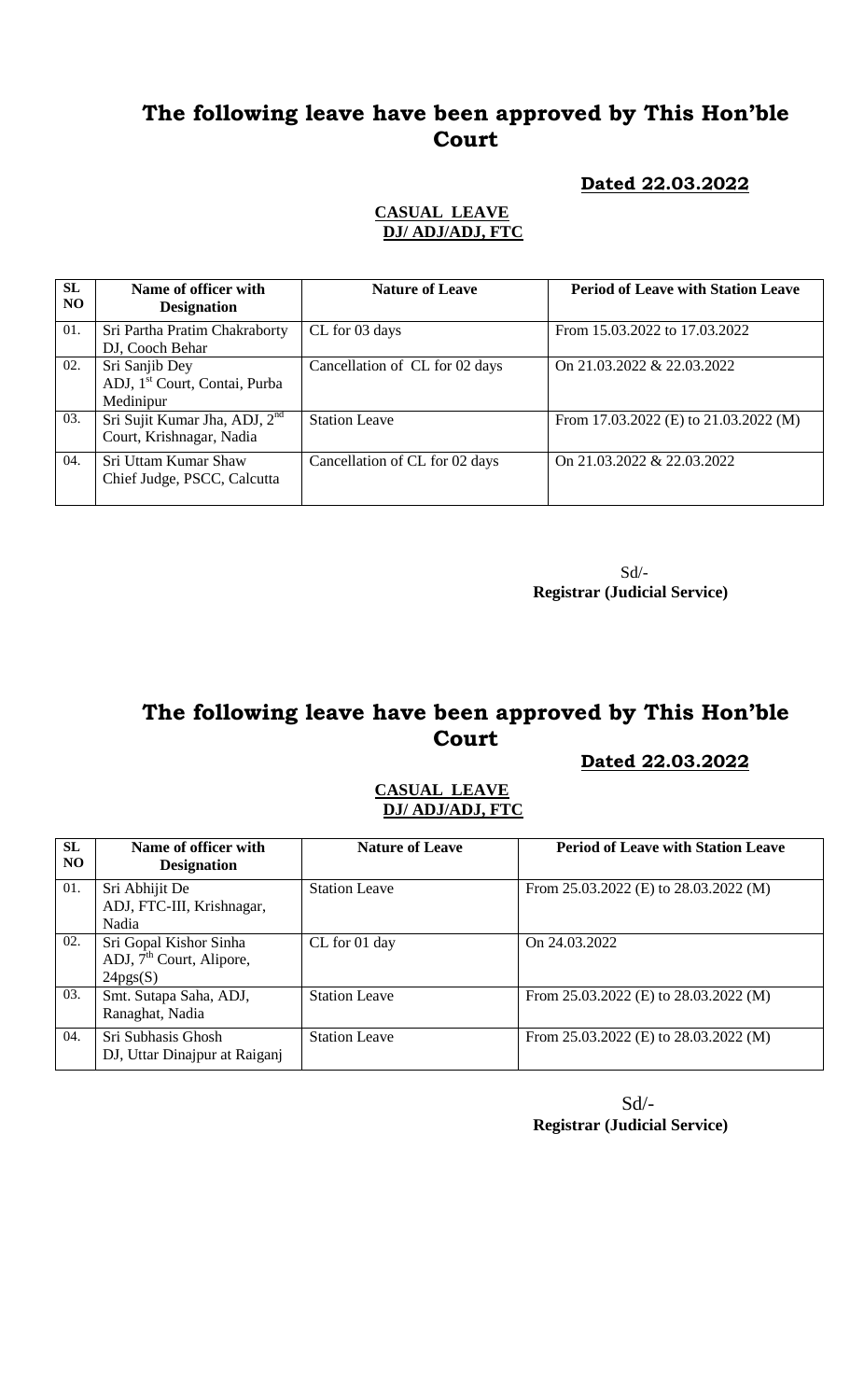### **Dated 23.03.2022**

#### **CASUAL LEAVE DJ/ ADJ/ADJ, FTC**

| SL<br>NO. | Name of officer with<br><b>Designation</b>                                      | <b>Nature of Leave</b> | <b>Period of Leave with Station Leave</b> |
|-----------|---------------------------------------------------------------------------------|------------------------|-------------------------------------------|
| 01.       | Sri Arup Kumar Das, ADJ,<br>FTC-4, Barrackpore, $24pgs(N)$                      | CL for 01 day          | On 15.03.2022                             |
| 02.       | Smt. Nilanjana Chatterjee<br>ADJ, 10 <sup>th</sup> Court, Alipore, 24<br>Pgs(S) | CL for 01 day          | On 17.03.2022                             |
| 03.       | Sri Subhradip Mitra<br>Judge, Bench-IX, City Civil<br>Court, Calcutta           | CL for 01 day          | On 16.03.2022                             |

 Sd/-  **Registrar (Judicial Service)**

# **The following leave have been approved by This Hon'ble Court**

### **Dated 23.03.2022**

### **CASUAL LEAVE DJ/ ADJ/ADJ, FTC**

| SL<br>NO. | Name of officer with<br><b>Designation</b>                                                     | <b>Nature of Leave</b>   | <b>Period of Leave with Station Leave</b>               |
|-----------|------------------------------------------------------------------------------------------------|--------------------------|---------------------------------------------------------|
| 01.       | Sri Joyprakash Roy<br>ADJ, FTC-IV, Krishnagar,<br>Nadia                                        | CL for 01 day with SL    | On 12.04.2022<br>SL: $11.04.2022(E)$ to $18.04.2022(M)$ |
| 02.       | Sri Pradip Kumar<br>Gangopadhyay<br>ADJ, 13 <sup>th</sup> Court, Alipore,<br>South 24 Parganas | CL for 01 day            | On 25.03.2022                                           |
| 03.       | Sri Sarajit Mazumder<br>ADJ, $1st$ Court, Hooghly,<br>Sadar                                    | CL for 01 day<br>with SL | On 23.03.2022<br>SL: 22.03.2022 (E) to 24.03.2022 (M)   |
| 04.       | Sri Subhrajit Basu<br>DJ, Birbhum at Suri                                                      | CL for 01 day with SL    | On 24.03.2022<br>$SL:24.03.2022(M)$ to $24.03.2022(N)$  |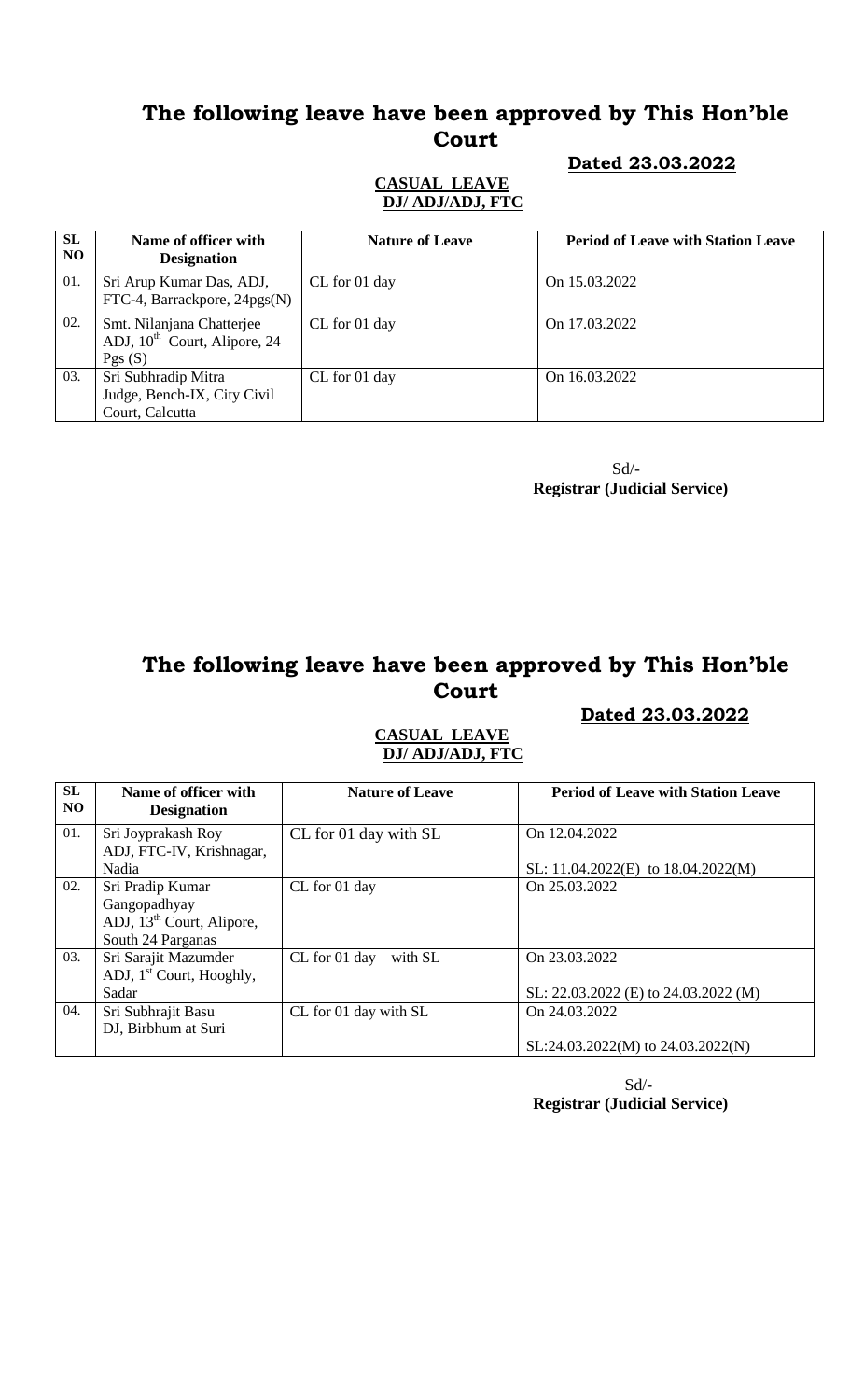# **Dated 24.03.2022**

#### **CASUAL LEAVE DJ/ ADJ/ADJ, FTC**

| $\overline{\text{SL}}$<br>NO | Name of officer with<br><b>Designation</b>                                                         | <b>Nature of Leave</b> | <b>Period of Leave with Station Leave</b>                            |
|------------------------------|----------------------------------------------------------------------------------------------------|------------------------|----------------------------------------------------------------------|
| $\overline{01}$ .            | Sri Arun Singha<br>ADJ, 3rd Court, Malda                                                           | CL for 02 days with SL | On 28.03.2022 & 29.03.2022<br>SL: 25.03.2022 (E) to 30.03.2022 (M)   |
| 02.                          | Smt. Dipali Shrivastwa (Sinha)<br>ADJ, FTC, Dubrajpur, Birbhum                                     | <b>Station Leave</b>   | From 25.03.2022 (E) to 28.03.2022<br>(M)                             |
| $\overline{03}$ .            | Sri Deepto Ghosh<br>ADJ, 1 <sup>st</sup> Court, Lalbagh,<br>Murshidabad                            | CL for 01 day with SL  | On 25.03.2022<br>SL:24.03.2022(E) to 28.03.2022(M)                   |
| 04.                          | Sri Hiranmoy Sanyal<br>ADJ, FTC-1, Krishanagar, Nadia                                              | CL for 01 day with SL  | On 25.03.2022<br>SL:24.03.2022(E) to 27.03.2022(E)                   |
| $\overline{05}$ .            | Smt.Indrila Mukhopadhyay Mitra,<br>ADJ, Special Court (E.C.Act),<br>Paschim Medinipur              | <b>Station Leave</b>   | From 25.03.2022 (E) to 28.03.2022<br>(M)                             |
| 06.                          | Sri Jeetendra Gupta<br>ADJ, 2 <sup>nd</sup> Court, Siliguri,<br>Darjeeling                         | <b>Station Leave</b>   | From 25.03.2022 (E) to 28.03.2022<br>(M)                             |
| $\overline{07}$ .            | Smt. Rupanjana Chakrabarti<br>ADJ, 7 <sup>th</sup> Court, Paschim<br>Meddinipur                    | <b>Station Leave</b>   | From 25.03.2022 (E) to 28.03.2022<br>(M)                             |
| 08.                          | Sri Sunirmal Datta<br>DJ, Paschim Bardhaman                                                        | <b>Station Leave</b>   | From 08.04.2022 (E) to 11.04.2022<br>(M)                             |
| 09.                          | Sri Shyam Sundar Das<br>Judge, Spl Court (E.C.Act)-cum-<br>ADJ, 2 <sup>nd</sup> Court, Cooch Behar | CL for 02 days with SL | On 28.03.2022 & 29.03.2022<br>SL: 25.03.2022 (E) to 30.03.2022 (M)   |
| 10.                          | Sri Santosh Kumar Pathak<br>ADJ, FTC-III, Berhampore,<br>Murshidabad                               | CL for 01 day with SL  | On 28.03.2022<br>SL: 25.03.2022 (E) to 29.03.2022 (M)                |
| $\overline{11}$ .            | Sri Sanjib Dey<br>ADJ, 1 <sup>st</sup> Court, Contai, Purba<br>Medinipur                           | CL for 02 days with SL | On 30.03.2022 & 31.03.2022<br>SL: $30.03.2022(M)$ to $31.03.2022(E)$ |
| 12.                          | Sri Sujay Sengupta<br>ADJ, Bolpur, Birbhum                                                         | CL for 02 days with SL | On 28.03.2022 & 29.03.2022<br>SL: 25.03.2022 (E) to 30.03.2022 (M)   |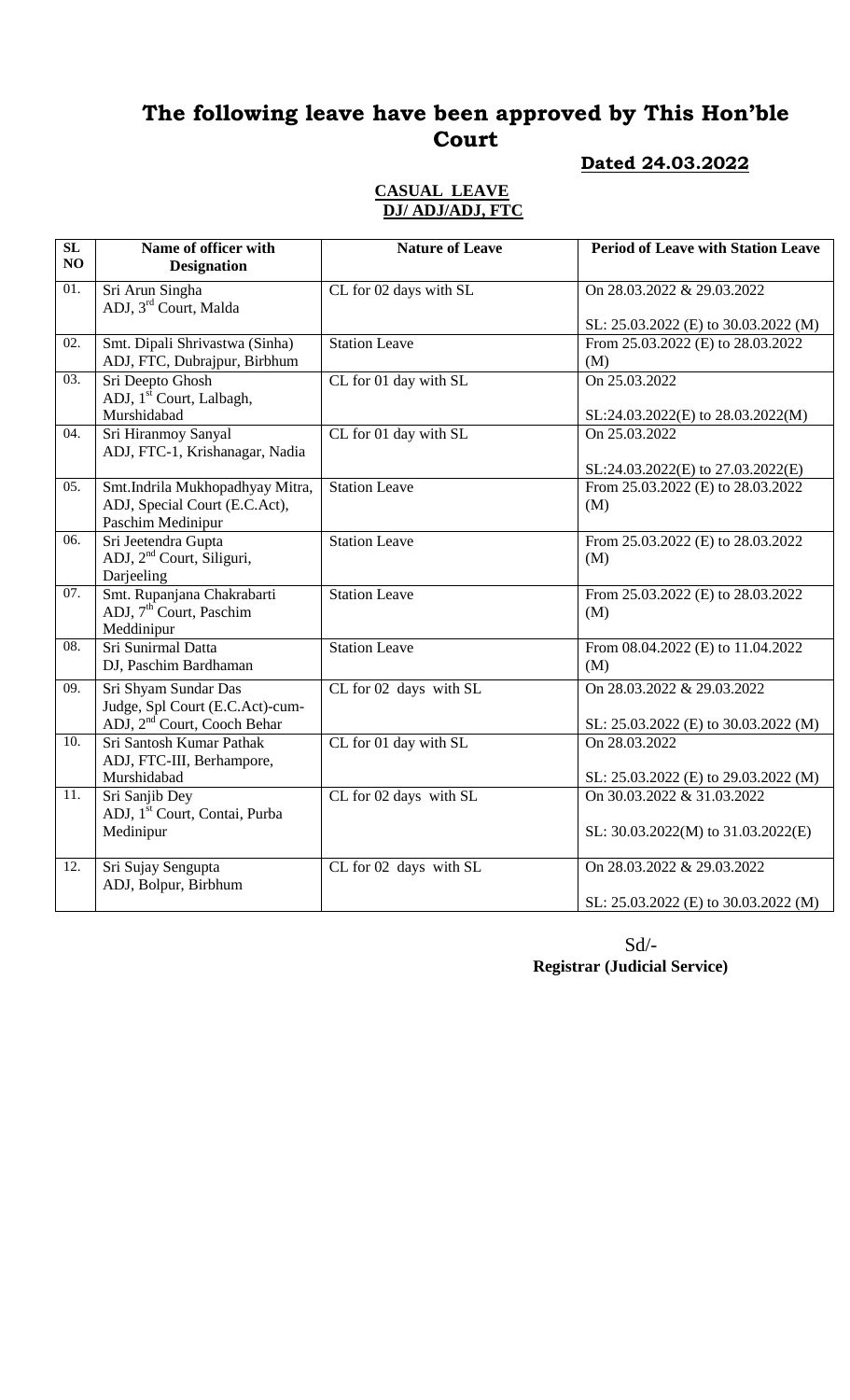#### **Dated 25.03.2022**

#### **CASUAL LEAVE DJ/ ADJ/ADJ, FTC**

12. Smt. Sudeshna De (Chatterjee), ADJ, 1<sup>st</sup> Court, Alipore, South 24 Parganas

ADJ, Ghatal, Paschim Medinipur

13. Sri Sanjay Kumar Sharma

| $\overline{\text{SL}}$<br>NO | Name of officer with Designation                                                                                             | <b>Nature of Leave</b>            | <b>Period of Leave with Station Leave</b> |
|------------------------------|------------------------------------------------------------------------------------------------------------------------------|-----------------------------------|-------------------------------------------|
| $\overline{01}$ .            | Sri Anjan Kumar Sengupta<br>ADJ, 2 <sup>nd</sup> Court, Jangipur, Murshidabad                                                | CL for 01 day                     | On 22.03.2022                             |
| $\overline{02}$ .            | Smt.Kumkum Chattopadhyay<br>ADJ, FTC-1, Islampur, Uttar Dinajpur                                                             | CL for 01 day                     | On 02.03.2022                             |
| 03.                          | Sri Mahitosh Dutta<br>ADJ, 2 <sup>nd</sup> Court,<br>Purulia                                                                 | CL for 01 day                     | On 23.03.2022                             |
| 04.                          | Sri Narendra Nath Dasgupta<br>ADJ, 1 <sup>st</sup> Court, Sealdah, South 24 Parganas                                         | CL for 01 day                     | On 23.03.2022                             |
| $\overline{05}$ .            | Smt. Sutanuka Nag<br>ADJ, Bench-II, City Sessions Court, Bichar<br>Bhawan, Calcutta                                          | CL for 01 day                     | On 21.03.2022                             |
| 06.                          | Sri Subhendu Samanta, Judge, 5 <sup>th</sup> Bench,<br>City Civil Court, Calcutta                                            | CL for 02 days                    | On 21.03.2022 & 22.03.2022                |
| 07.                          | Sri Srikumar Goswami<br>Judge, Commercial Court at Alipore for<br>24pgs(S), Purba Medinipur, Paschim<br>Medinipur & Jhargram | $\overline{\text{CL}}$ for 01 day | On 22.03.2022                             |
| 08.                          | Sri Subrata Chatterjee<br>ADJ, FTC-I, Purba Bardhaman                                                                        | CL for 01 day                     | On 16.03.2022                             |
| 09.                          | Sri Subhrajit Basu                                                                                                           | CL for 01 day                     | On 23.03.2022                             |
|                              | DJ, Birbhum at Suri                                                                                                          | Cancellation of CL for 01 day     | On 24.03.2022                             |
| 10.                          | Smt. Sonia Majumder<br>Judge, Bench VII,<br>City Civil Court, Calcutta                                                       | CL for 01 day                     | On 22.03.2022                             |
| $\overline{11}$ .            | Sri Subhradip Mitra<br>Judge, Bench-IX, City Civil Court, Calcutta                                                           | CL for 01 day                     | On 21.03.2022                             |

 $Sd$  /-**Registrar (Judicial Service)**

CL for 01 day 0n 21.03.2022

CL for 02 days 0n 21.03.2022 & 22.03.2022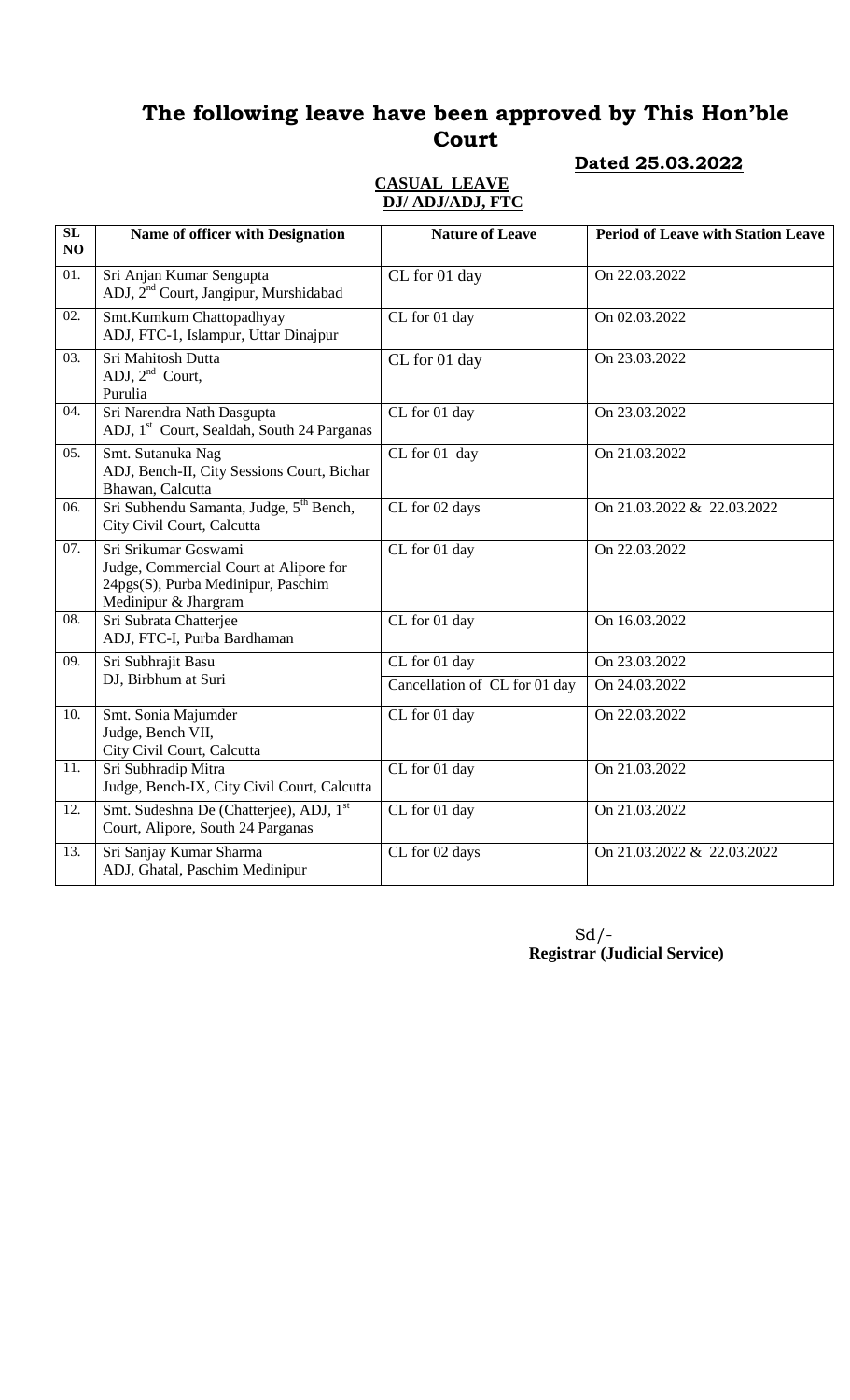### **Dated 25.03.2022**

### **CASUAL LEAVE DJ/ ADJ/ADJ, FTC**

| $\overline{\text{SL}}$<br>NO | Name of officer with Designation                                                                                                   | <b>Nature of Leave</b> | <b>Period of Leave with Station Leave</b>             |
|------------------------------|------------------------------------------------------------------------------------------------------------------------------------|------------------------|-------------------------------------------------------|
| $\overline{01}$ .            | Mr. Ataur Rahman<br>ADJ, Bishnupur, Bankuran                                                                                       | <b>Station Leave</b>   | From 25.03.2022 (E) to 28.03.2022 (M)                 |
| 02.                          | Sri Ashutosh Kumar Singh, ADJ,<br>Diamond Harbour, South 24 Pgs                                                                    | <b>Station Leave</b>   | From 25.03.2022 (E) to 28.03.2022 (M)                 |
| 03.                          | Sri Indiwar Tripathi<br>ADJ, 2 <sup>nd</sup> Court, Jalpaiguri                                                                     | CL for 01 day with SL  | On 02.04.2022<br>SL: 01.04.2022 (E) to 04.04.2022 (M) |
| 04.                          | Sri Lilamoy Mondal<br>ADJ, 2 <sup>nd</sup> Court, Islampur, Uttar<br>Dinajpur                                                      | <b>Station Leave</b>   | From 13.04.2022 (E) to 18.04.2022 (M)                 |
| 05.                          | Sri Mahananda Das, Leave Reserve<br><b>Officer</b> (District Judge Entry<br>Level), Berhampore, Murshidabad                        | <b>Station Leave</b>   | From 25.03.2022 (E) to 28.03.2022 (M)                 |
| 06.                          | Sri Nandadulal Kalapahar, ADJ,<br>Chandernagore, Hooghly                                                                           | CL for 01 day with SL  | On 25.03.2022<br>SL:24.03.2022(E) to 28.03.2022(M)    |
| 07.                          | Sri Nilanjan De<br>ADJ, FTC-1, Paschim Medinipur                                                                                   | <b>Station Leave</b>   | From 25.03.2022 (E) to 28.03.2022 (M)                 |
| 08.                          | Sri Pijush Ghosh<br>ADJ, 3 <sup>rd</sup> (Special) Court, Jalpaiguri                                                               | <b>Station Leave</b>   | From 25.03.2022 (E) to 28.03.2022 (M)                 |
| 09.                          | Sri Pradip Banerjee<br>ADJ, 3 <sup>rd</sup> Court, Berhampore,<br>Murshidabad                                                      | <b>Station Leave</b>   | From 25.03.2022 (E) to 28.03.2022 (M)                 |
| 10.                          | Smt. Rimpa Roy<br>ADJ, FTC, Balurghat, Dakshin<br>Dinajpur                                                                         | CL for 01 day          | On 02.04.2022                                         |
| 11.                          | Smt. Smita Gaurisaria, ADJ, 1st<br>Court, Tamluk, Purba Medinipur                                                                  | <b>Station Leave</b>   | From 25.03.2022 (E) to 28.03.2022 (M)                 |
| 12.                          | Smt. Sarbani Mallik Chattopadhyay<br>ADJ, 1 <sup>st</sup> Court, Kakdwip, 24Pgs(S)                                                 | <b>Station Leave</b>   | From 25.03.2022 (E) to 28.03.2022 (M)                 |
| 13.                          | Sri Srikumar Goswami<br>Judge, Commercial Court at<br>Alipore for $24pgs(S)$ , Purba<br>Medinipur, Paschim Medinipur &<br>Jhargram | CL for 01 day          | On 28.03.2022                                         |
| 14.                          | Sri Subhendu Saha, ADJ,<br>Mekliganj, Cooch Behar                                                                                  | CL for 01 day with SL  | On 12.04.2022<br>SL: 11.04.2022 (E) to 18.04.2022 (M) |
| 15.                          | Sri Sudhir Kumar<br>ADJ, Kalna, Purba Bardhaman                                                                                    | <b>Station Leave</b>   | From 25.03.2022 (E) to 28.03.2022 (M)                 |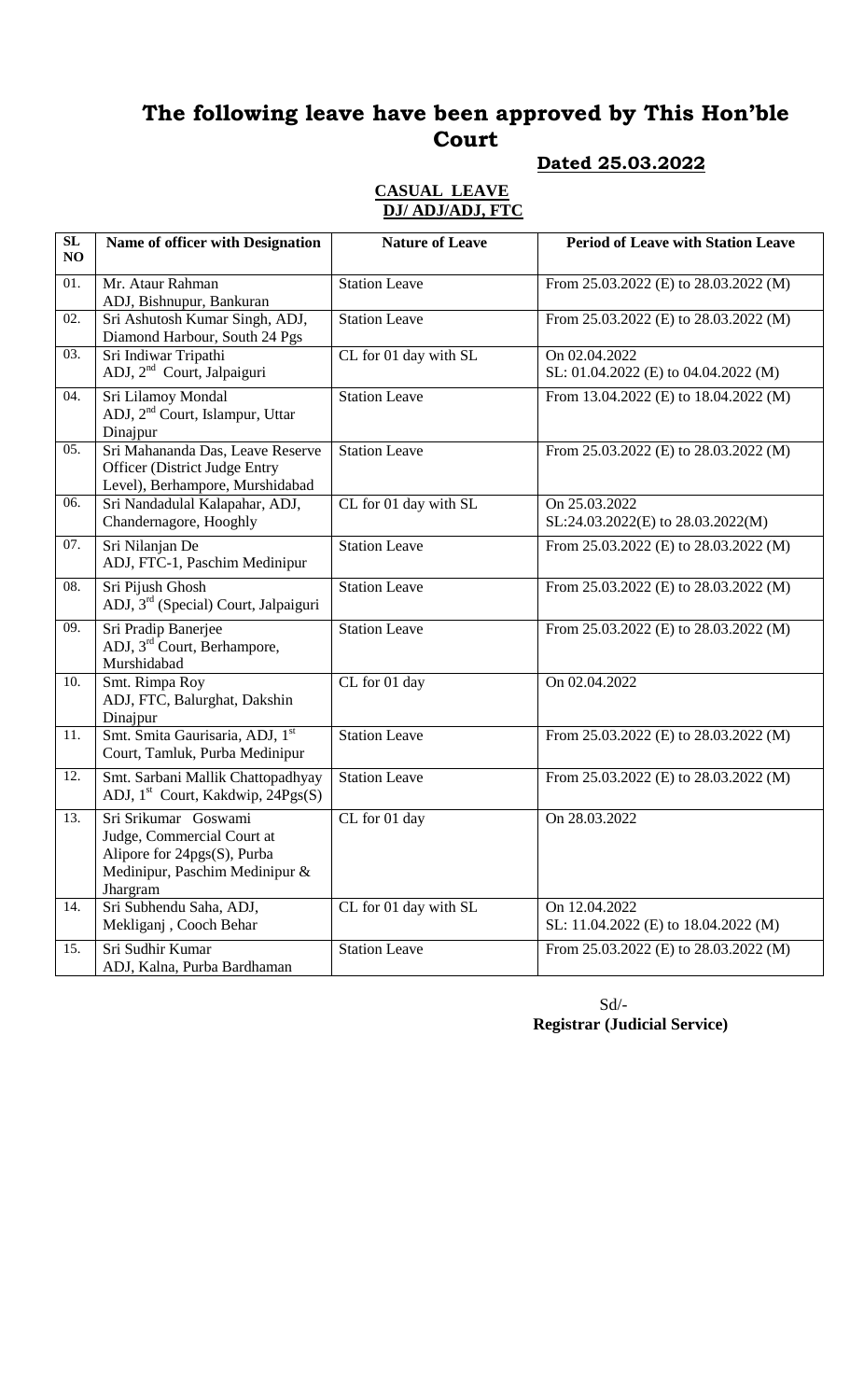### **Dated 28.03.2022**

### **CASUAL LEAVE DJ/ ADJ/ADJ, FTC**

| SL<br>NO          | Name of officer with<br><b>Designation</b>                                               | <b>Nature of Leave</b>         | <b>Period of Leave with Station Leave</b> |
|-------------------|------------------------------------------------------------------------------------------|--------------------------------|-------------------------------------------|
| $\overline{01}$ . | Sri Asis Kumar Mukherjee, ADJ,<br>FTC I, Malda                                           | <b>Station Leave</b>           | From 26.03.2022 (M) to 27.03.2022 (E)     |
| 02.               | Sri Bibhuti Narayan Singh, ADJ,<br>FTC II, Jalpaiguri                                    | CL for 02 days                 | On 22.03.2022 & 23.03.2022                |
| 03.               | Smt. Chandrani Mukherjee<br>(Banerjee)<br>Judge, Bench-IV, City Civil<br>Court, Calcutta | CL for 01 day                  | On 23.03.2022                             |
| 04.               | Dr. Modhumita Basu<br>ADJ, 7 <sup>th</sup> Court, Barasat, 24pgs(N)                      | CL for 01 day                  | On 24.03.2022                             |
| 05.               | Smt. Rina Sawoo<br>ADJ, 3rd Court, Paschim<br>Medinipur                                  | Cancellation of CL for 04 days | From 08.03.2022 to 11.03.2022             |
| 06.               | Santanu Jha,<br>DJ, Bankura                                                              | <b>Station Leave</b>           | From 25.03.2022 (E) to 28.03.2022 (M)     |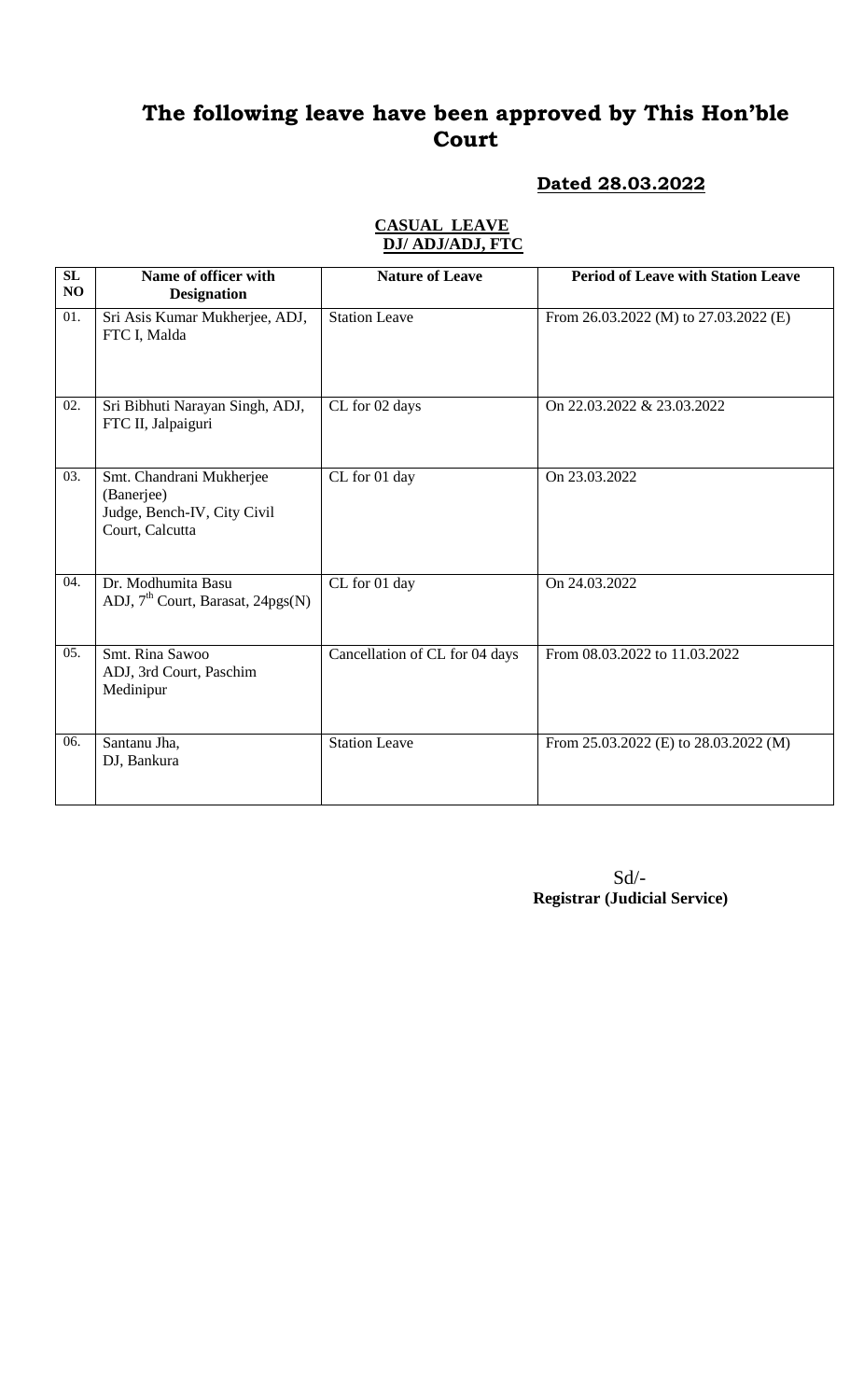### **Dated 28.03.2022**

#### **CASUAL LEAVE DJ/ ADJ/ADJ, FTC**

| SL<br>N <sub>O</sub> | <b>Name of officer with Designation</b>                                                         | <b>Nature of Leave</b> | <b>Period of Leave with Station Leave</b> |
|----------------------|-------------------------------------------------------------------------------------------------|------------------------|-------------------------------------------|
| 01.                  | Sri Abhijit De<br>ADJ, FTC-III, Krishnagar, Nadia                                               | CL for 01 day with SL  | On 31.03.2022                             |
|                      |                                                                                                 |                        | SL: 30.03.2022 (E) to 01.04.2022 (M)      |
| 02.                  | Sri Ajay Kumar Gupta<br>Judge, Bench XIII,<br>City Civil Court, Calcutta                        | CL for 01 day          | On 29.03.2022                             |
| 03.                  | Sri Ajayendra Nath Bhattacharya<br>ADJ, 3 <sup>rd</sup> Court, Dakshin Dinajpur<br>at Balurghat | CL for 03 days with SL | From 26.04.2022 to 28.04.2022             |
|                      |                                                                                                 |                        | SL:25.04.2022(E)<br>to 29.04.2022(M)      |
| 04.                  | Sri Nandan Deb Barman, ADJ,<br>Kurseong, Darjeeling                                             | <b>Station Leave</b>   | From 13.04.2022 (E) to 18.04.2022 (M)     |
| 05.                  | Sri Prasenjit Biswas<br>Chief Judge, City Civil Court,                                          | CL for 01 day with SL  | On 28.03.2022                             |
|                      | Calcutta                                                                                        |                        |                                           |
|                      |                                                                                                 |                        | SL:26.03.2022(M)<br>to 28.03.2022(E)      |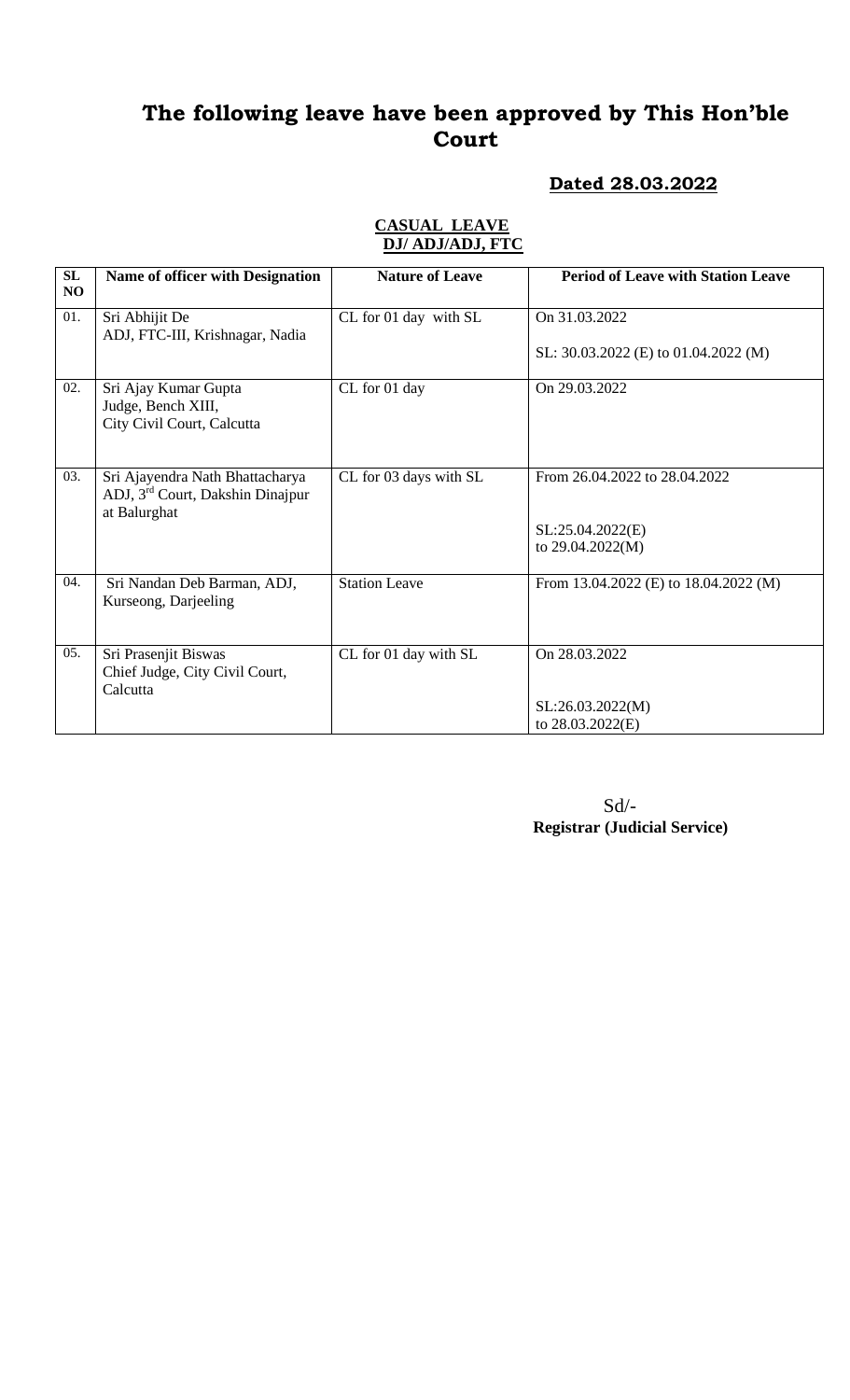### **Dated 29.03.2022**

### **CASUAL LEAVE DJ/ ADJ/ADJ, FTC**

| SL<br>NO. | Name of officer with<br><b>Designation</b>                      | <b>Nature of Leave</b> | <b>Period of Leave with Station Leave</b>                               |
|-----------|-----------------------------------------------------------------|------------------------|-------------------------------------------------------------------------|
| 01.       | Sri Asis Kumar Mukherjee,<br>ADJ, FTC -I, Malda                 | CL for 04 days         | From 07.03.2022 to 10.03.2022                                           |
| 02.       | Smt. Sushmita Mukherji,<br>ADJ, FTC-5, Barasat,<br>North 24 Pgs | CL for 03 days with SL | From 29.03.2022 to 31.03.2022<br>SL:28.03.2022(E)<br>to $01.04.2022(M)$ |
| 03.       | Sri Sujit Kumar Jha, ADJ,<br>$2nd$ Court, Krishnagar,<br>Nadia  | <b>Station Leave</b>   | From 28.03.2022 (E) to 29.03.2022 (M)                                   |
| 04.       | Sri Soumen Sarkar<br>ADJ, FTC-4, Barasat, 24<br>Pgs(N)          | CL for 01 day          | On 23.03.2022                                                           |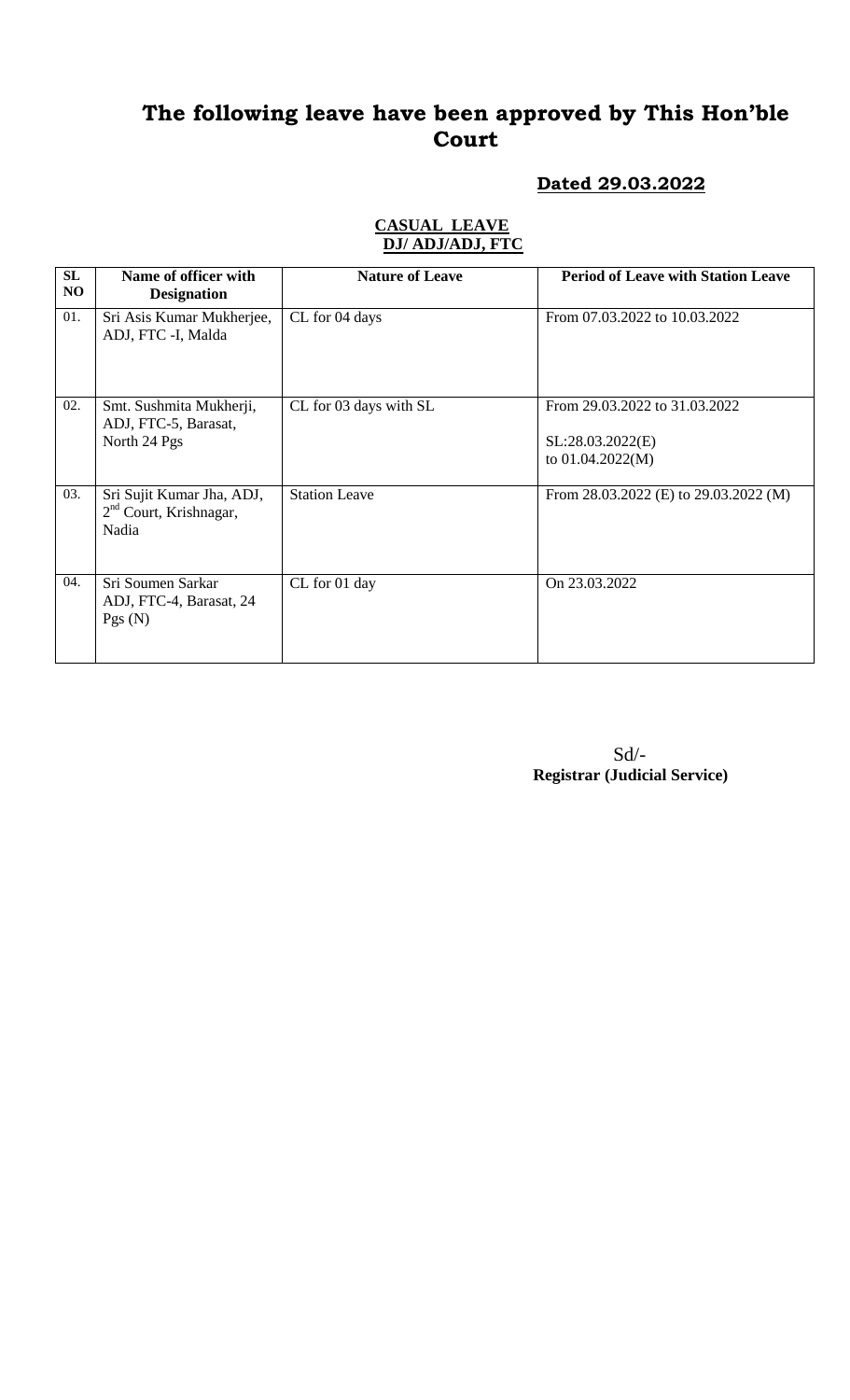**Dated: 17.03.2022**

## **ADJ, FTC/ CJ(SD)**

| <b>SL</b><br><b>NO</b> | Name of officer with<br><b>Designation</b>                       | <b>Nature of Leave</b>   | <b>Period of Leave with Station Leave</b> |
|------------------------|------------------------------------------------------------------|--------------------------|-------------------------------------------|
| 01.                    | Sri Anan<br>Chattopadhyay<br>ADJ, FTC-II,<br>Barasat, 24 Pgs (N) | Earned Leave for 18 days | For 16.02.2022 to 05.03.2022              |

## **JM**

| <b>SL</b><br>N <sub>O</sub> | Name of officer with<br><b>Designation</b>                    | <b>Nature of Leave</b>   | <b>Period of Leave with Station Leave</b> |
|-----------------------------|---------------------------------------------------------------|--------------------------|-------------------------------------------|
| 02.                         | Sri Shriniyas Prasad<br>Shah<br>MM, $15th$ Court,<br>Calcutta | Earned Leave for 10 days | From 02.03.2022 to 11.03.2022             |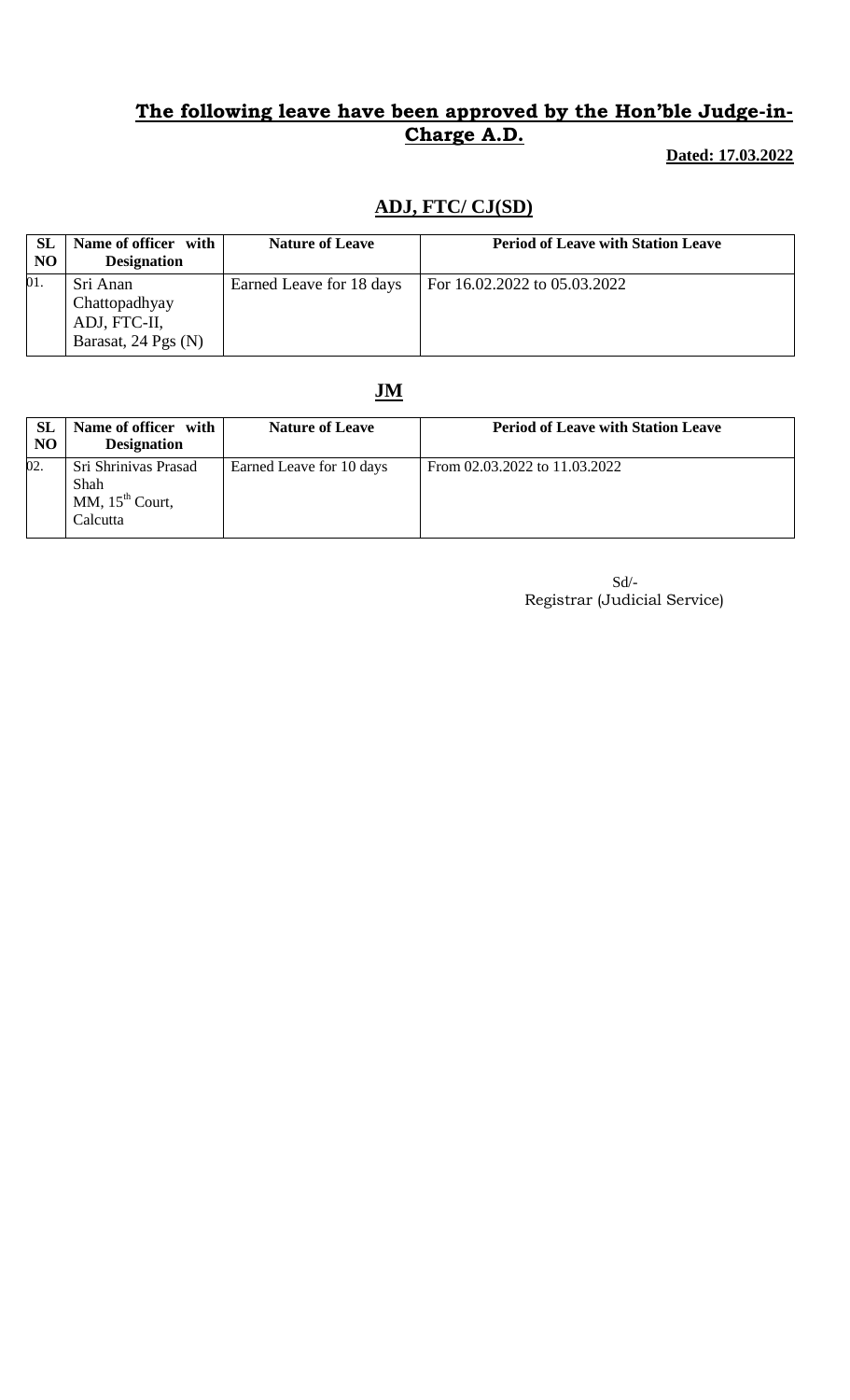#### **Dated: 17.03.2022**

# **DJ/ADJ**

| <b>SL</b><br>N <sub>O</sub> | Name of officer<br>with Designation                               | <b>Nature of Leave</b>   | <b>Period of Leave with Station Leave</b> |
|-----------------------------|-------------------------------------------------------------------|--------------------------|-------------------------------------------|
| 01.                         | Sri Debapriya Basu<br>ADJ, $1st$ Court,<br>Jalpaiguri             | PCCL for 05 days         | From 21.03.2022 to 25.03.2022             |
| 02.                         | Sri Duri Venkat<br>Srinivas, ADJ, $4^{\text{th}}$<br>Court, Howah | Earned Leave for 13 days | From 18.04.2022 to 30.04.2022             |

### **ADJ, FTC/ CJ(SD)**

| <b>SL</b><br><b>NO</b> | Name of officer<br>with Designation                                           | <b>Nature of Leave</b>   | <b>Period of Leave with Station Leave</b> |
|------------------------|-------------------------------------------------------------------------------|--------------------------|-------------------------------------------|
| 03.                    | Sri Bikash Lama,<br>CI(SD), 8 <sup>th</sup> Court,<br>Alipore, $24$ Pgs $(S)$ | Earned Leave for 03 days | From 11.04.2022 to 13.04.2022             |

### **JM**

| SL<br>N <sub>O</sub> | Name of officer<br>with Designation                           | <b>Nature of Leave</b>   | <b>Period of Leave with Station Leave</b> |
|----------------------|---------------------------------------------------------------|--------------------------|-------------------------------------------|
| 04.                  | Sri Arijit Mandal<br>JM, $4^{th}$ Court,<br>Krishnagar, Nadia | Earned Leave for 08 days | From 29.03.2022 to 05.04.2022             |
| 5.                   | Sri Reejit Kr<br>Gayen,<br>JM, Darjeeling.                    | Earned Leave for 12 days | From 16.04.2022 to 27.04.2022             |

### **Sd/-**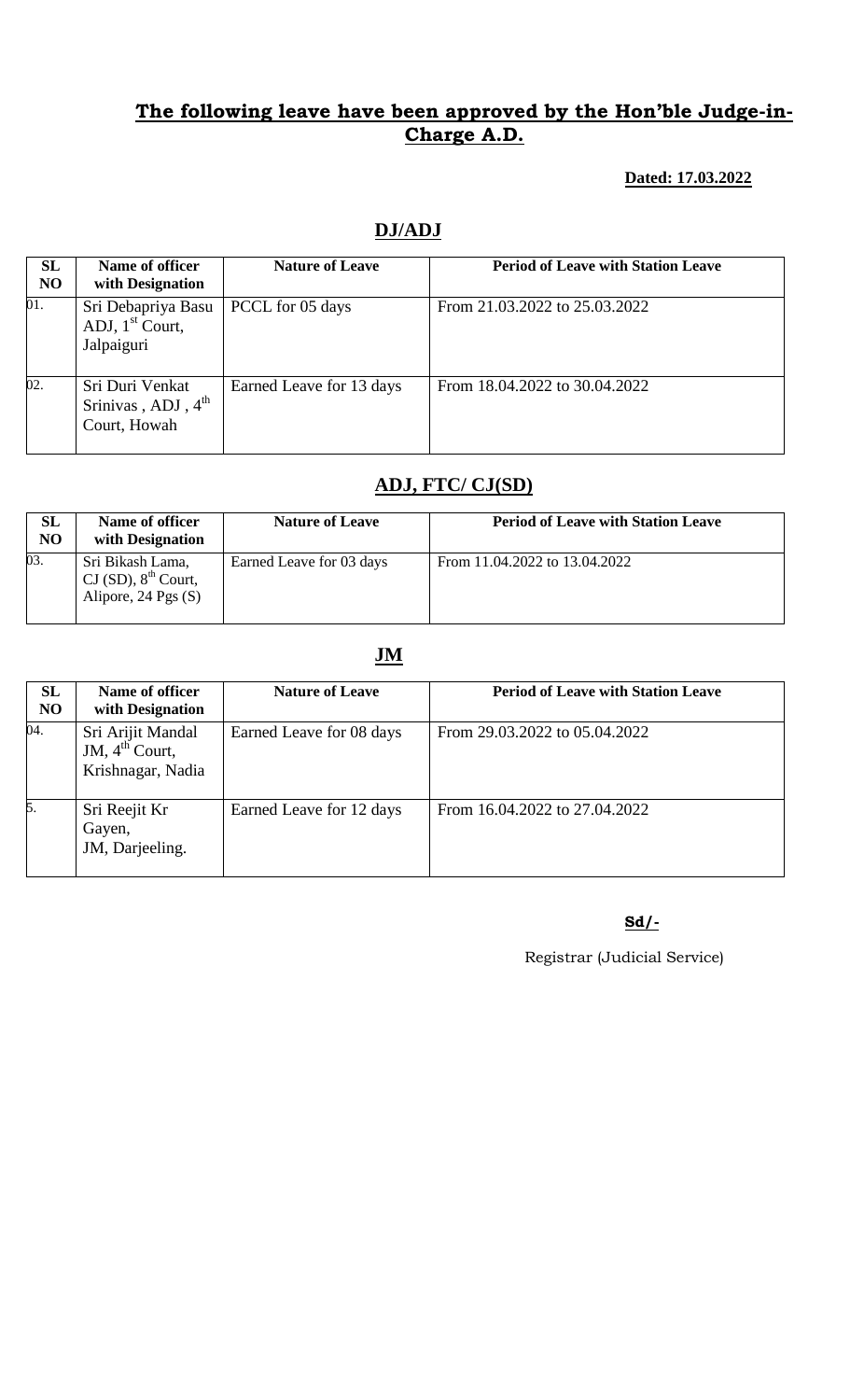#### **Dated: 21.03.2022**

## **ADJ, FTC/ CJ(SD)**

| <b>SL</b><br>N <sub>O</sub> | Name of officer<br>with Designation                                  | <b>Nature of Leave</b>   | <b>Period of Leave with Station Leave</b> |
|-----------------------------|----------------------------------------------------------------------|--------------------------|-------------------------------------------|
| 01.                         | Sri Sandip<br>Chakrabarti, ADJ,<br>FTC, Rampurhat,<br><b>Birbhum</b> | Earned Leave for 04 days | From 28.03.2022 to 31.03.2022             |

### **JM**

| <b>SL</b><br>N <sub>O</sub> | Name of officer<br>with Designation                     | <b>Nature of Leave</b>       | <b>Period of Leave with Station Leave</b> |
|-----------------------------|---------------------------------------------------------|------------------------------|-------------------------------------------|
| 02.                         | Smt. Keya Mandal<br>(Raha)<br>JM, $2nd$ Court,<br>Malda | Child Care Leave for 60 days | From 11.04.2022 to 09.06.2022             |

# **CJ(JD)**

| SL<br>N <sub>O</sub> | Name of officer<br>with Designation                                     | <b>Nature of Leave</b>   | <b>Period of Leave with Station Leave</b> |
|----------------------|-------------------------------------------------------------------------|--------------------------|-------------------------------------------|
| $\overline{03}$ .    | Smt. Dibyasree<br>Das<br>$CJ(JD)$ cum JM,<br>Mekhliganj, Cooch<br>Behar | Earned Leave for 13 days | From 18.04.2022 to 30.04.2022             |
| 04.                  | Asif Alauddin<br>$CJ(JD)$ , $2nd$ Court,<br>Tamluk, Purba<br>Medinipur  | Earned Leave for 10 days | From 04.04.2022 to 13.04.2022             |

| $Sd$ /-                      |
|------------------------------|
| Registrar (Judicial Service) |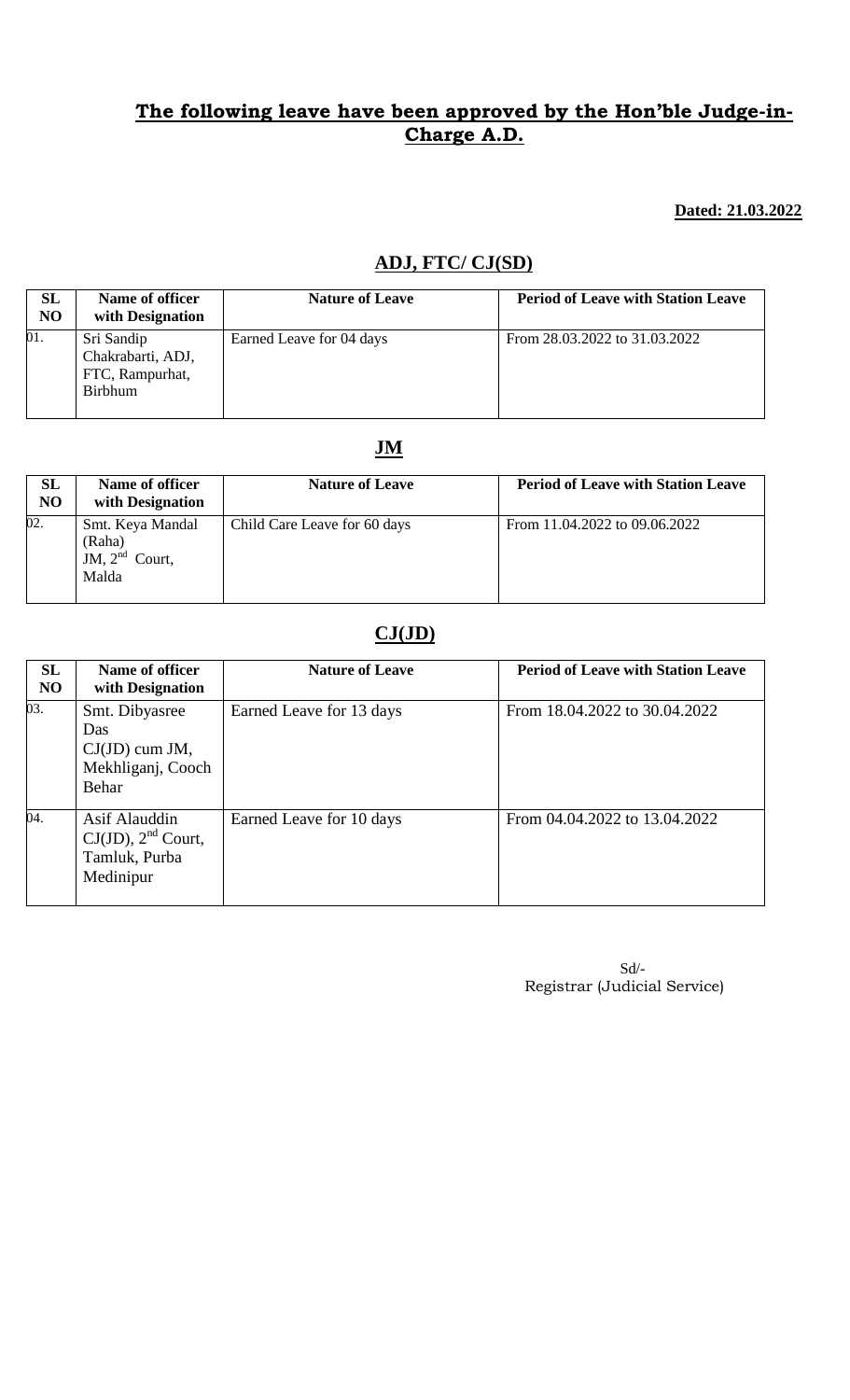#### **Dated: 21.03.2022**

# **DJ/ADJ**

| SL<br>N <sub>O</sub> | Name of officer<br>with Designation                    | <b>Nature of Leave</b>   | <b>Period of Leave with Station Leave</b> |
|----------------------|--------------------------------------------------------|--------------------------|-------------------------------------------|
| 01.                  | Sri Somnath<br>Bhattacharyya<br>ADJ, Tehatta,<br>Nadia | Earned Leave for 05 days | From 21.03.2022 to 25.03.2022             |

## **ADJ, FTC/CJ(SD)**

| SL<br>N <sub>O</sub> | Name of officer<br>with Designation                                                     | <b>Nature of Leave</b>                              | <b>Period of Leave with Station Leave</b> |
|----------------------|-----------------------------------------------------------------------------------------|-----------------------------------------------------|-------------------------------------------|
| 02.                  | Smt. Supriya Khan<br>$CJ(SD)$ , 1 <sup>st</sup> Court,<br>Asansol, Paschim<br>Bardhaman | Child Care Leave for 20<br>days                     | From 14.03.2022 to 02.04.2022             |
| 03.                  | Smt. Dipa Shyam<br>Ray<br>ADJ, FTC-2,<br>Jangipur,<br>Murshidabad                       | <b>Extension of Child Care</b><br>Leave for 14 days | From 20.03.2022 to 02.04.2022             |

# **JM**

| SL<br>N <sub>O</sub> | Name of officer<br>with Designation                                      | <b>Nature of Leave</b>          | <b>Period of Leave with Station Leave</b> |
|----------------------|--------------------------------------------------------------------------|---------------------------------|-------------------------------------------|
| 04.                  | Smt. Smita Saha<br>MM, $22nd$ Court,<br>Calcutta                         | Earned Leave for 05 days        | From 21.03.2022 to 25.03.2022             |
| 05.                  | Smt. Koyel<br>Pradhan, Principal<br>Magistrate, JJB,<br>Purba Bardhaman. | Child Care Leave for 16<br>days | From 28.02.2022 to 15.03.2022             |

 $Sd$  /-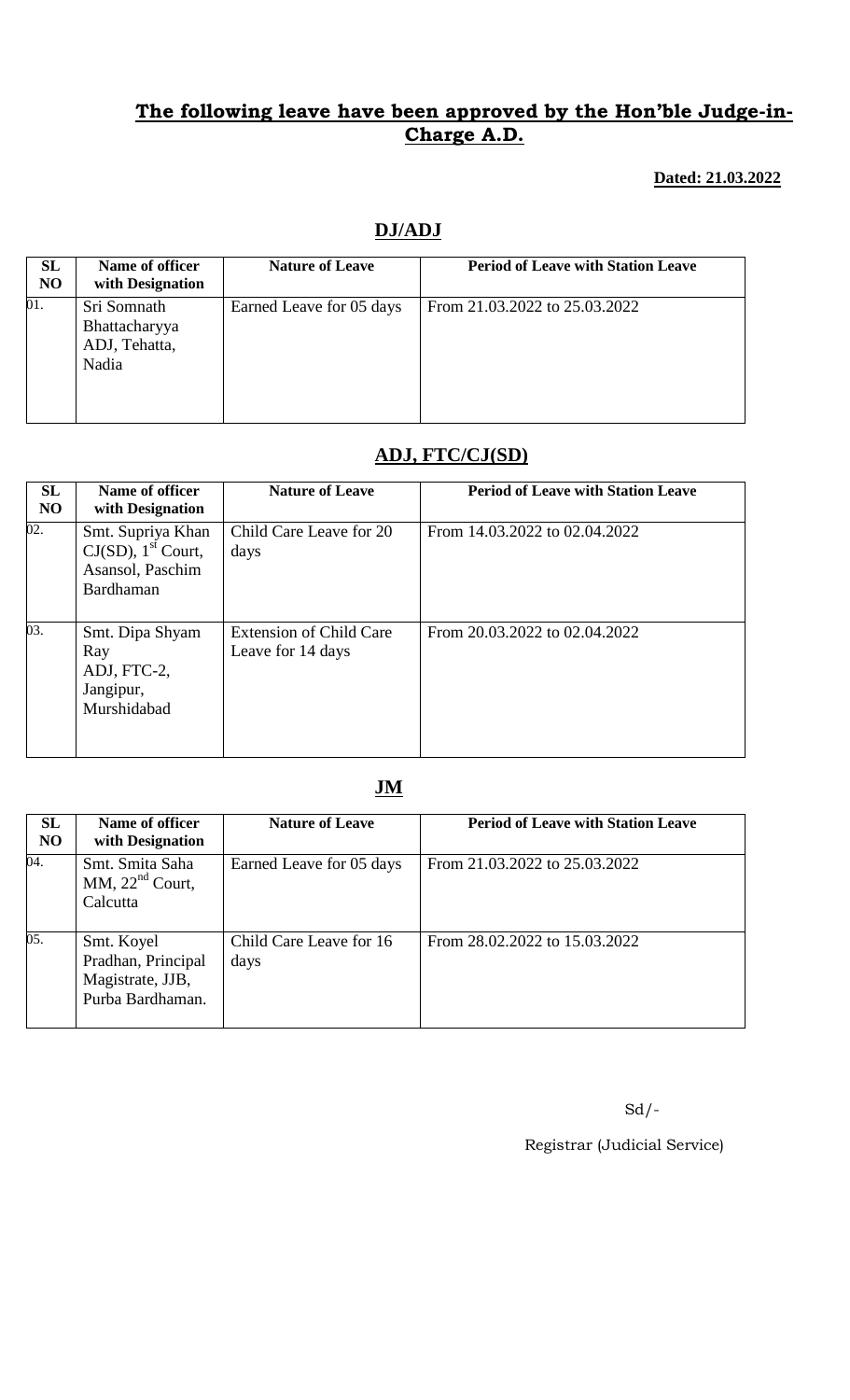### **Dated: 22.03.2022**

# **ADJ, FTC/ CJ(SD)**

| SL<br>N <sub>O</sub> | Name of officer<br>with Designation                               | <b>Nature of Leave</b>   | <b>Period of Leave with Station Leave</b> |
|----------------------|-------------------------------------------------------------------|--------------------------|-------------------------------------------|
| 01.                  | Smt. Kanika Roy<br>$CJ(SD)$ , Dakshin<br>Dinajpur at<br>Balurghat | Earned Leave for 46 days | From 25.01.2022 to 11.03.2022             |

### **JM**

| SL<br>N <sub>O</sub> | Name of officer<br>with Designation                                                               | <b>Nature of Leave</b>       | <b>Period of Leave with Station Leave</b> |
|----------------------|---------------------------------------------------------------------------------------------------|------------------------------|-------------------------------------------|
| 02.                  | Sri Indrajit Deb,<br>$JM,1st$ Aditional<br>Court, Basirhat,<br>North 24 Parganas.                 | Quarantine Leave for 20 days | From 03.01.2022 to 22.01.2022             |
| $\overline{03}$ .    | Sri Joydeep<br>Bhattacharya<br>JM, $4^{\text{th}}$ Court, -<br>cum-Railway<br>Magistrate, Sealdah | Quarantine Leave for 15 days | From 05.01.2022 to 19.01.2022             |
|                      |                                                                                                   | Commuted Leave for 45 days   | From 20.01.2022 to 06.03.2022             |
|                      |                                                                                                   | Earned Leave for 05 days     | From 07.03.2022 to 11.03.2022             |

### **CJ(JD)**

| SL<br>N <sub>O</sub> | Name of officer<br>with Designation                            | <b>Nature of Leave</b>       | <b>Period of Leave with Station Leave</b> |
|----------------------|----------------------------------------------------------------|------------------------------|-------------------------------------------|
| 04.                  | Sri Binod<br>Vishwakarma<br>CJ(JD), Haldia,<br>Purba Medinipur | Quarantine Leave for 21 days | From 14.12.2021 to 03.01.2022             |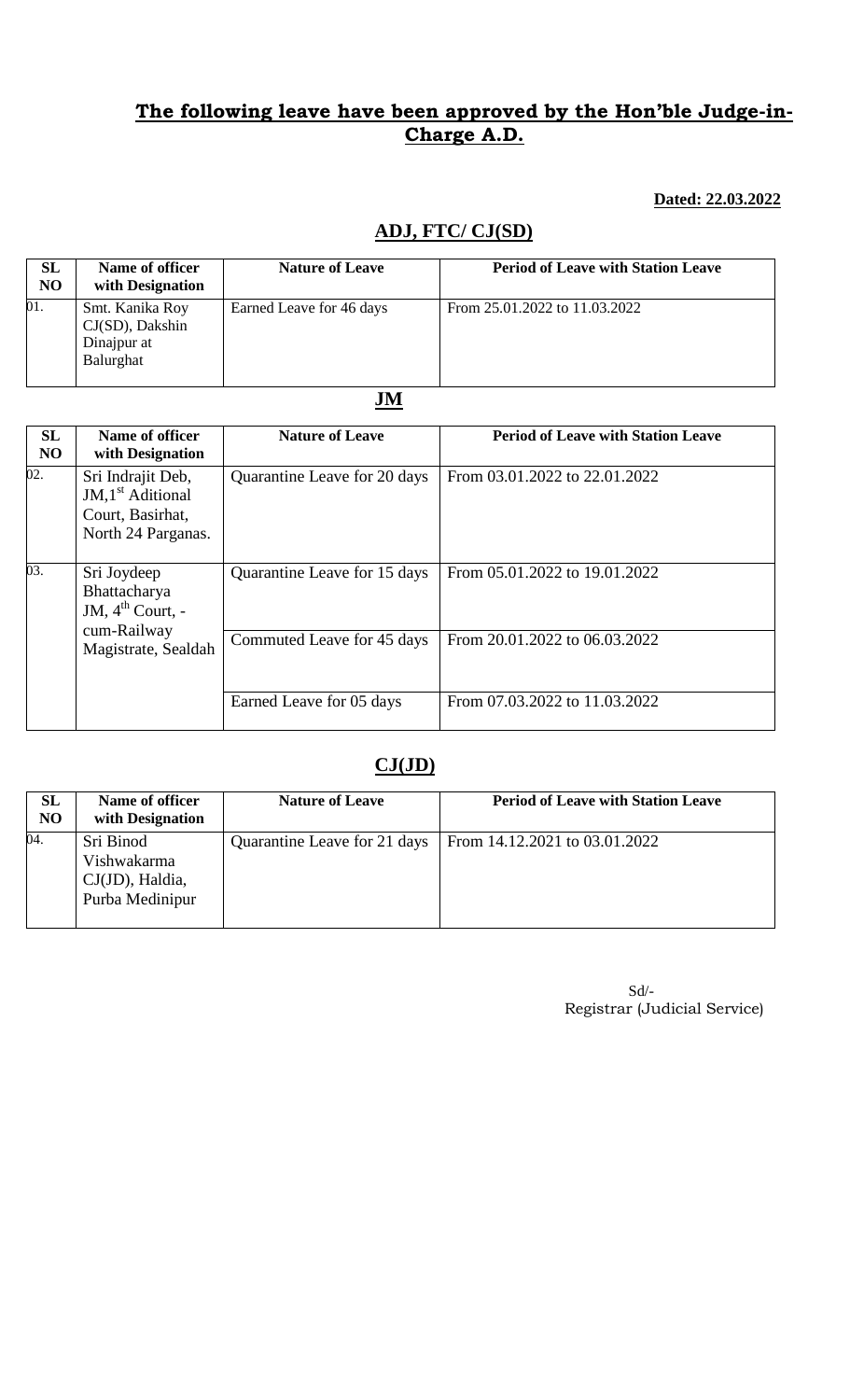**Dated: 22.03.2022**

## **DJ/ADJ**

| SL<br><b>NO</b> | Name of officer<br>with Designation          | <b>Nature of Leave</b>   | <b>Period of Leave with Station Leave</b> |
|-----------------|----------------------------------------------|--------------------------|-------------------------------------------|
| 01.             | Sri Subhrajit Basu<br>DJ, Birbhum at<br>Suri | Earned Leave for 12 days | From 28.03.2022 to 08.04.2022             |
| 02.             | Sri Ashutosh Sarkar<br>ADJ, Kalyani, Nadia   | Earned Leave for 02 days | From 11.04.2022 to 12.04.2022             |

# **ADJ, FTC/ CJ(SD)**

| <b>SL</b><br>N <sub>O</sub> | Name of officer<br>with Designation                                | <b>Nature of Leave</b>   | <b>Period of Leave with Station Leave</b> |
|-----------------------------|--------------------------------------------------------------------|--------------------------|-------------------------------------------|
| 03.                         | Sri Debanjan Ghosh<br>ADJ, FTC-2,<br>Asansol, Paschim<br>Bardhaman | Earned Leave for 06 days | From 08.04.2022 to 13.04.2022             |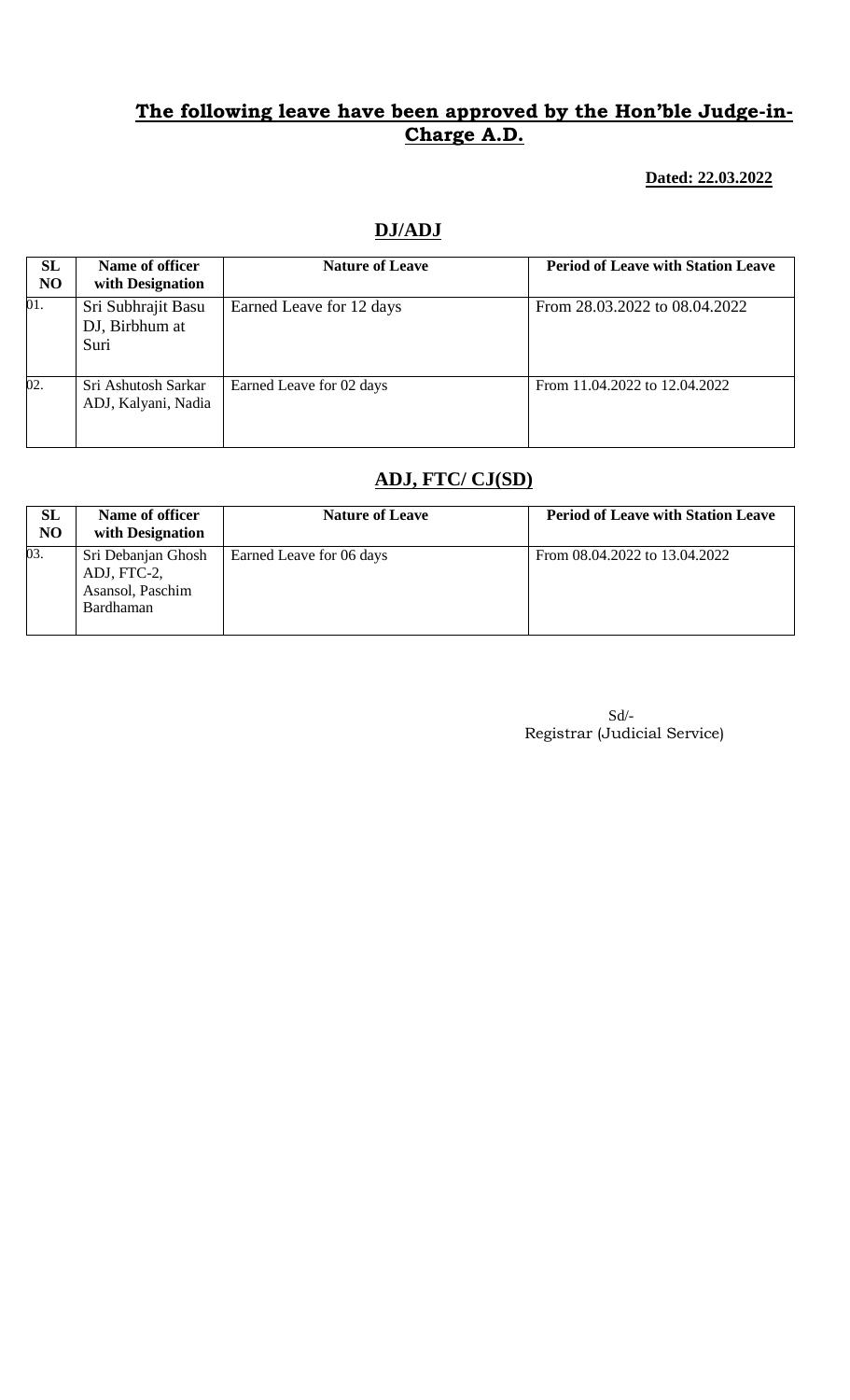#### **Dated: 23.03.2022**

## **DJ/ADJ**

| <b>SL</b><br>N <sub>O</sub> | Name of officer<br>with Designation                                            | <b>Nature of Leave</b>                      | <b>Period of Leave with Station Leave</b> |
|-----------------------------|--------------------------------------------------------------------------------|---------------------------------------------|-------------------------------------------|
| 01.                         | Smt. Sujasha<br>Mukherji<br>Judge, Bench-III,<br>City Civil Court,<br>Calcutta | Earned Leave for 03 days                    | From 04.04.2022 to 06.04.2022             |
| 02.                         | Sri Devkumar Sukul<br>, ADJ, $1st$ Court,<br>Raiganj, Uttar<br>Dinajpur        | Cancellation of Earned leave for<br>09 days | From 18.04.2022 to 26.04.2022             |

# **ADJ, FTC/ CJ(SD)**

| <b>SL</b><br>N <sub>O</sub> | Name of officer<br>with Designation                                         | <b>Nature of Leave</b>   | <b>Period of Leave with Station Leave</b> |
|-----------------------------|-----------------------------------------------------------------------------|--------------------------|-------------------------------------------|
| 03.                         | Sri Abhijit De<br>ADJ, FTC-III,<br>Krishnanagar, Nadia                      | Earned Leave for 02 days | From 11.04.2022 to 12.04.2022             |
| 04.                         | Smt. Urmi Sinha<br>$CJ(SD)$ , 3 <sup>rd</sup> Court,<br>Barasat, 24 Pgs (N) | Earned Leave for 12 days | From 10.05.2022 to 21.05.2022             |
| 05.                         | Sri Arijit<br>Mukhopadhyay<br>ADJ, FTC,<br>Ranaghat, Nadia                  | Earned Leave for 01 day  | On 25.03.2022                             |

Sd/-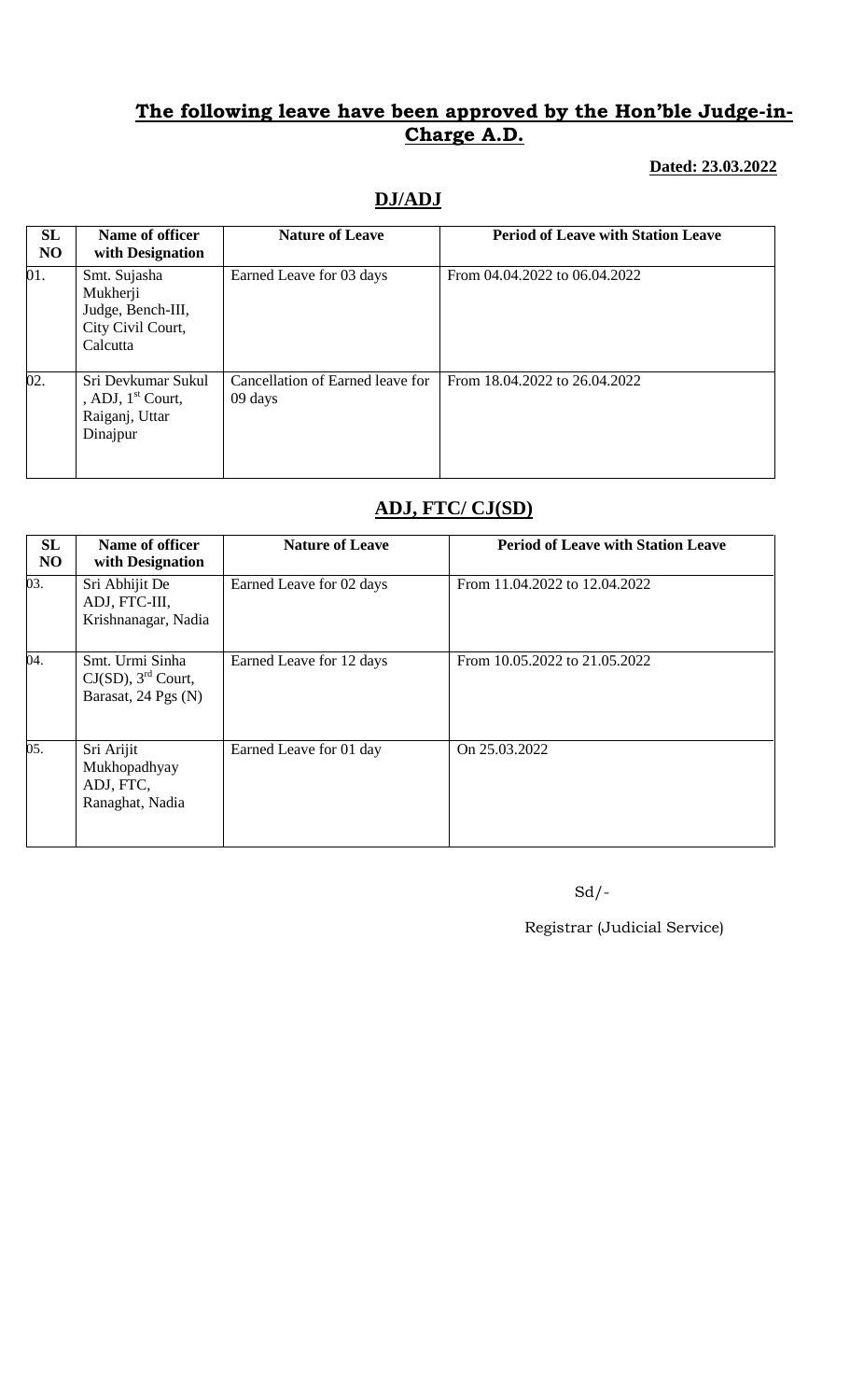**Dated: 23.03.2022**

## **DJ/ADJ**

| <b>SL</b><br>NO | Name of officer<br>with Designation                | <b>Nature of Leave</b>     | <b>Period of Leave with Station Leave</b> |
|-----------------|----------------------------------------------------|----------------------------|-------------------------------------------|
| 01.             | Ms. Yogita<br>Gaurisaria, ADJ,<br>Nabadwip, Nadia. | Commuted Leave for 10 days | From 02.03.2022 to 11.03.2022             |

# **ADJ, FTC/ CJ(SD)**

| SL<br>N <sub>O</sub> | Name of officer<br>with Designation                                                 | <b>Nature of Leave</b>     | <b>Period of Leave with Station Leave</b> |
|----------------------|-------------------------------------------------------------------------------------|----------------------------|-------------------------------------------|
| $\overline{02}$ .    | Sri Priyajit<br>Chatterjee, ADJ,<br>FTC, Kalyani,<br>Nadia                          | Commuted Leave for 07 days | From 04.03.2022 to 10.03.2022             |
| 03.                  | Smt. Chandraprova<br>Chakraborty<br>ADJ, FTC-3,<br>Diamond Harbour,<br>24 Pgs $(S)$ | Commuted Leave for 11 days | From 07.03.2022 to 17.03.2022             |

# **CJM**

| SL<br>N <sub>O</sub> | Name of officer<br>with Designation                                             | <b>Nature of Leave</b>       | <b>Period of Leave with Station Leave</b> |
|----------------------|---------------------------------------------------------------------------------|------------------------------|-------------------------------------------|
| 04.                  | Sri Ayan Majumder<br>CJM cum CJ(SD),<br>Port Blair, Andaman<br>& Nicobar Island | Quarantine Leave for 05 days | From 07.02.2022 to 11.02.2022             |

## **CJ(JD)**

| <b>SL</b><br>N <sub>O</sub> | Name of officer<br>with Designation                                         | <b>Nature of Leave</b>   | <b>Period of Leave with Station Leave</b> |
|-----------------------------|-----------------------------------------------------------------------------|--------------------------|-------------------------------------------|
| 05.                         | Sk Abid Ali<br>$CJ(JD)$ , 1 <sup>st</sup> Court,<br>Basirhat, 24 Pgs<br>(N) | Earned Leave for 07 days | From 04.03.2022 to 10.03.2022             |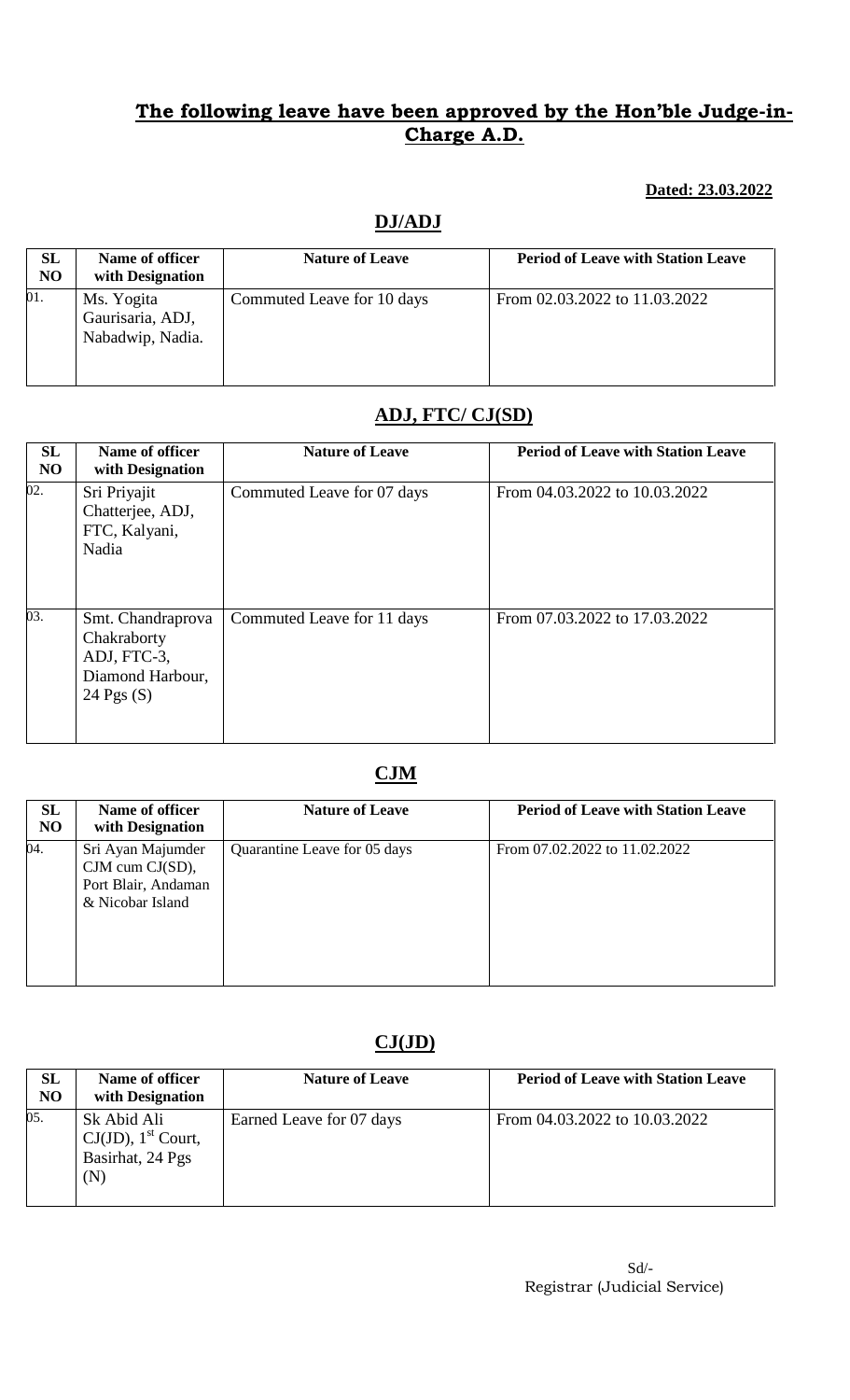#### **Dated: 24.03.2022**

## **JM**

| <b>SL</b><br><b>NO</b> | Name of officer<br>with Designation                                       | <b>Nature of Leave</b>     | <b>Period of Leave with Station Leave</b> |
|------------------------|---------------------------------------------------------------------------|----------------------------|-------------------------------------------|
| 01.                    | Smt. Monalisa<br>Banerjee<br>JM, $3rd$ Court,<br>Arambagh,<br>Hooghly     | Commuted Leave for 02 days | From 07.03.2022 to 08.03.2022             |
| 02.                    | Sri Arvind<br>Gaurisaria<br>JM, $2nd$ Court,<br>Sadar, Purba<br>Bardhaman | Commuted Leave for 05 days | From 07.03.2022 to 11.03.2022             |

 Sd/- Registrar (Judicial Service)

## **The following leave have been approved by the Hon'ble Judge-in-Charge A.D.**

#### **Dated: 24.03.2022**

**JM**

| <b>SL</b><br>N <sub>O</sub> | Name of officer<br>with Designation                                       | <b>Nature of Leave</b>   | <b>Period of Leave with Station Leave</b> |
|-----------------------------|---------------------------------------------------------------------------|--------------------------|-------------------------------------------|
| 01.                         | Sri Dhrubajyoti<br>Bhattacharyya<br>JM, Railway Court,<br>Ranaghat, Nadia | Earned Leave for 09 days | From 04.04.2022 to 12.04.2022             |

Sd/-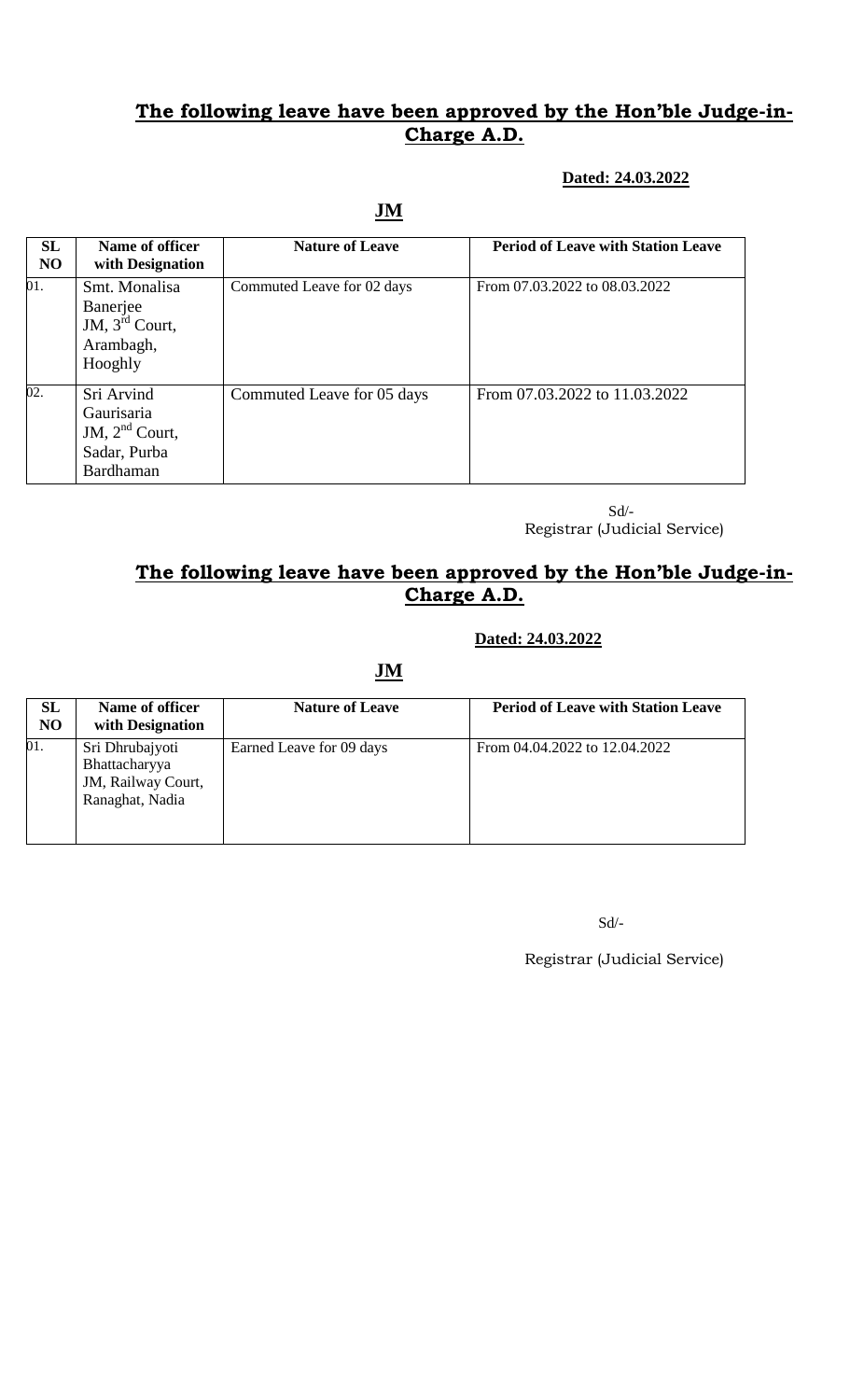#### **Dated: 25.03.2022**

## **ADJ, FTC/ CJ(SD)**

| <b>SL</b><br>N <sub>O</sub> | Name of officer<br>with Designation                        | <b>Nature of Leave</b>                            | <b>Period of Leave with Station Leave</b> |
|-----------------------------|------------------------------------------------------------|---------------------------------------------------|-------------------------------------------|
| 01.                         | Sri Arijit<br>Mukhopadhyay<br>ADJ, FTC, Ranaghat,<br>Nadia | <b>Cancellation of Earned</b><br>Leave for 01 day | On 25.03.2022                             |

# **ACJM**

| <b>SL</b><br>N <sub>O</sub> | Name of officer<br>with Designation                  | <b>Nature of Leave</b>                        | <b>Period of Leave with Station Leave</b> |
|-----------------------------|------------------------------------------------------|-----------------------------------------------|-------------------------------------------|
| 02.                         | Sri Arindam Datta,<br>ACJM, Lalbagh,<br>Murshidabad  | Earned Leave for 03 days                      | From 21.03.2022 to 23.03.2022             |
| 03.                         | Sri Nirupam Kar<br>CJM, Uttar Dinajpur at<br>Raiganj | Paternity cum Child Care<br>Leave for 02 days | From 21.03.2022 to 22.03.2022             |

## **JM**

| SL<br>N <sub>O</sub> | Name of officer<br>with Designation                                            | <b>Nature of Leave</b>     | <b>Period of Leave with Station Leave</b> |
|----------------------|--------------------------------------------------------------------------------|----------------------------|-------------------------------------------|
| 04.                  | Sri Jewel Chanda, JM,<br>3 <sup>rd</sup> Court, Sealdah,<br>South 24 Parganas. | Commuted leave for 08 days | From 14.03.2022 to 21.03.2022             |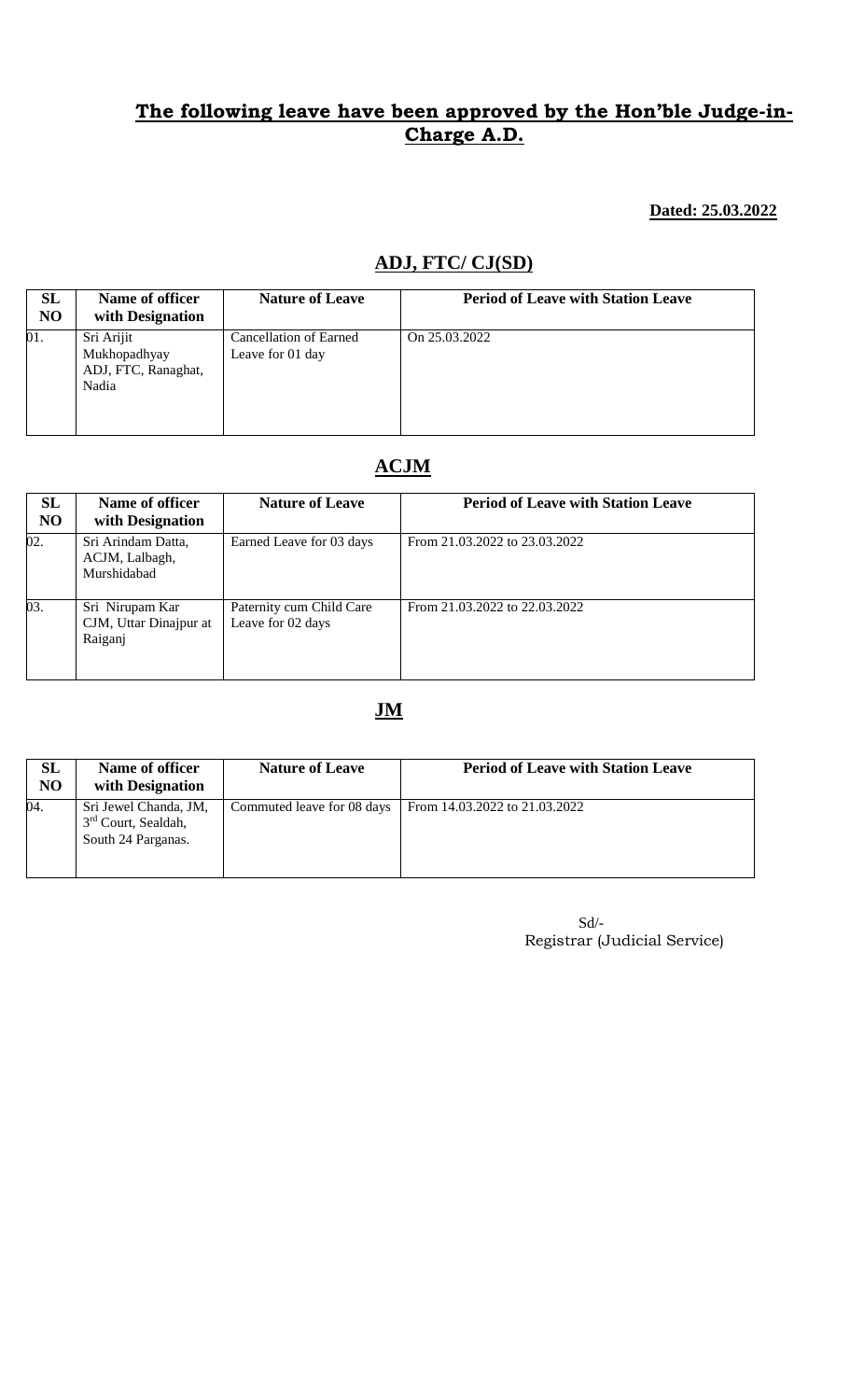#### **Dated: 25.03.2022**

## **DJ/ADJ**

| SL<br>N <sub>O</sub> | Name of officer<br>with Designation                                       | <b>Nature of Leave</b>   | <b>Period of Leave with Station Leave</b> |
|----------------------|---------------------------------------------------------------------------|--------------------------|-------------------------------------------|
| 01.                  | Sri Anjan Kumar<br>Sengupta<br>ADJ, $2nd$ Court,<br>Jangipur, Murshidabad | Earned Leave for 17 days | From 28.03.2022 to 13.04.2022             |
| 02.                  | Sri Priyabrata Datta<br>ADJ, Basirhat, North<br>24 Parganas               | Earned Leave for 02 days | From 11.04.2022 to 12.04.2022             |

## **JM**

| SL<br>N <sub>O</sub> | Name of officer<br>with Designation                                          | <b>Nature of Leave</b>   | <b>Period of Leave with Station Leave</b> |
|----------------------|------------------------------------------------------------------------------|--------------------------|-------------------------------------------|
| 03.                  | Smt. Ruby Singh<br>JM, 2 <sup>nd</sup> Court, Sealdah,<br>South 24 Parganas. | Earned Leave for 06 days | From 11.04.2022 to 16.04.2022             |

## **CJ(JD)**

| SL<br>N <sub>O</sub> | Name of officer<br>with Designation      | <b>Nature of Leave</b>   | <b>Period of Leave with Station Leave</b> |
|----------------------|------------------------------------------|--------------------------|-------------------------------------------|
| 04.                  | Shabana Parveen<br>CJ(JD), Suri, Birbhum | Earned Leave for 03 days | From 11.04.2022 to 13.04.2022             |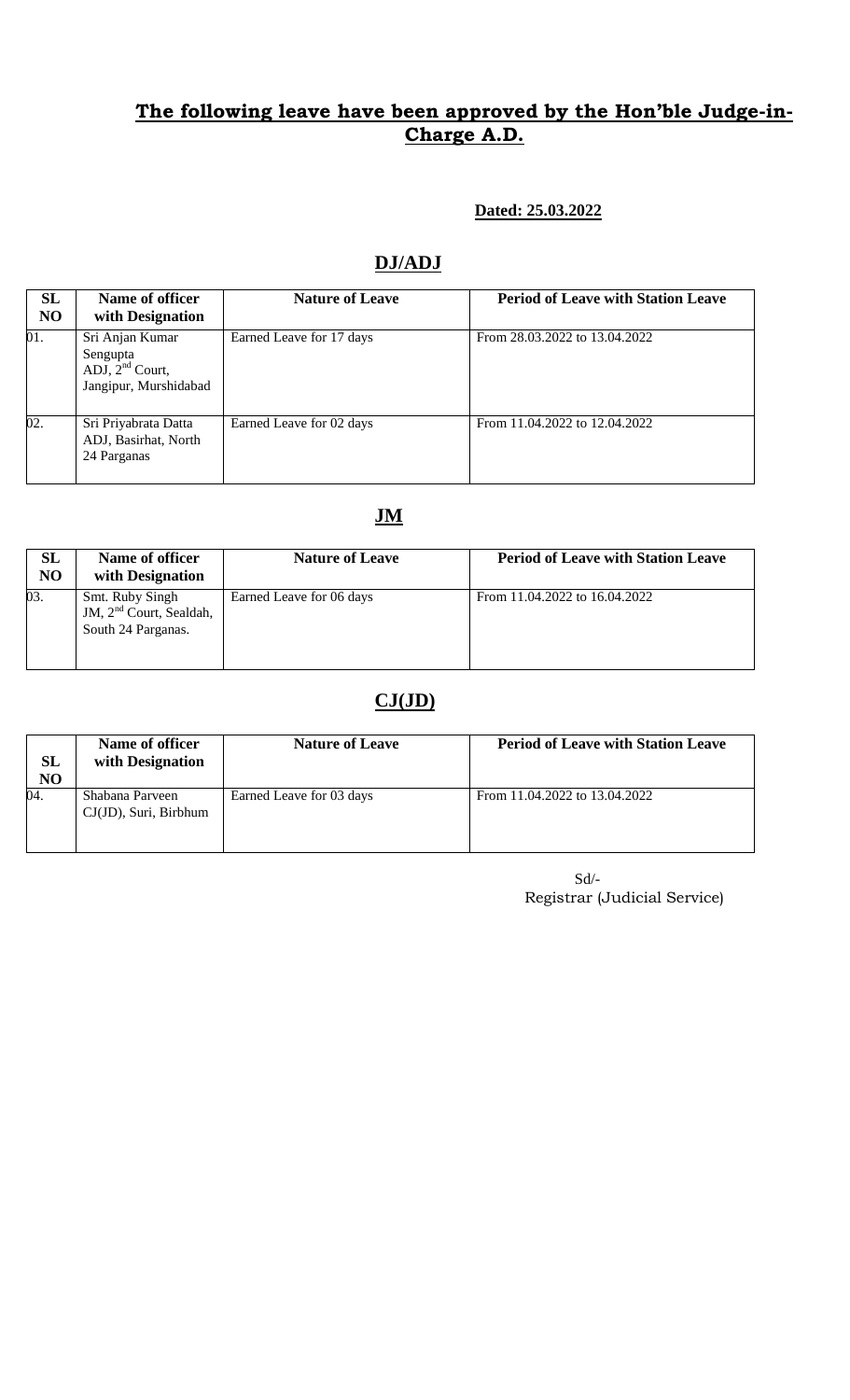### **Dated: 29.03.2022**

## **DJ/ADJ**

| <b>SL</b><br>N <sub>O</sub> | Name of officer with<br><b>Designation</b>                                 | <b>Nature of Leave</b>   | <b>Period of Leave with Station Leave</b> |
|-----------------------------|----------------------------------------------------------------------------|--------------------------|-------------------------------------------|
| 01.                         | Sri Sovan Kumar<br>Mukhopadhyay<br>DJ, Purba Bardhaman                     | Earned Leave for 06 days | From 30.05.2022 to 04.06.2022             |
| 02.                         | Sri Guru Das Biswas<br>ADJ, Rampurhat, Birbhum                             | Earned Leave for 05 days | From 18.04.2022 to 22.04.2022             |
| 03.                         | Sri Prashant Chowdhary,<br>ADJ, $9th$ Court, Alipore,<br>South 24 Parganas | Earned Leave for 09 days | From 04.04.2022 to 12.04.2022             |

# **ADJ, FTC/ CJ(SD)**

| <b>SL</b><br>N <sub>O</sub> | Name of officer with<br><b>Designation</b>                  | <b>Nature of Leave</b>       | <b>Period of Leave with Station Leave</b> |
|-----------------------------|-------------------------------------------------------------|------------------------------|-------------------------------------------|
| 04.                         | Smt. Jyotsna Roy<br>$CJ(SD)$ , Bishnupur,<br><b>Bankura</b> | Child Care Leave for 19 days | From 04.04.2022 to 22.04.2022             |

## **JM**

| <b>SL</b><br>N <sub>O</sub> | Name of officer with<br><b>Designation</b>                                       | <b>Nature of Leave</b>       | <b>Period of Leave with Station Leave</b> |
|-----------------------------|----------------------------------------------------------------------------------|------------------------------|-------------------------------------------|
| 05.                         | Smt. Seuli Roy,<br>JM, $2nd$ Court, Rampurhat,<br><b>Birbhum</b>                 | Earned Leave for 07 days     | From 16.04.2022 to 22.04.2022             |
| 06.                         | Sri Smarajit Roy<br>JM, Jhargram                                                 | Earned Leave for 15 days     | From 21.04.2022 to 05.05.2022             |
| 07.                         | Smt. Manali Samanta<br>JM, 6 <sup>th</sup> Court, Asansol,<br>Paschim Bardhaman. | Child Care Leave for 20 days | From 18.04.2022 to 07.05.2022             |

# **CJ(JD)**

| <b>SL</b><br>N <sub>O</sub> | Name of officer with<br><b>Designation</b>                                       | <b>Nature of Leave</b>   | <b>Period of Leave with Station Leave</b> |
|-----------------------------|----------------------------------------------------------------------------------|--------------------------|-------------------------------------------|
| 08.                         | Smt. Ankita Gupta<br>$CJ(JD)$ , 3 <sup>rd</sup> Court, Basirhat,<br>24 Pgs $(N)$ | Earned Leave for 05 days | From 18.04.2022 to 22.04.2022             |
| 09.                         | Smt. Shriya Das<br>$CJ(JD)$ , 3 <sup>rd</sup> Court, Tamluk,<br>Purba Medinipur  | Earned Leave for 13 days | From 25.04.2022 to 07.05.2022             |